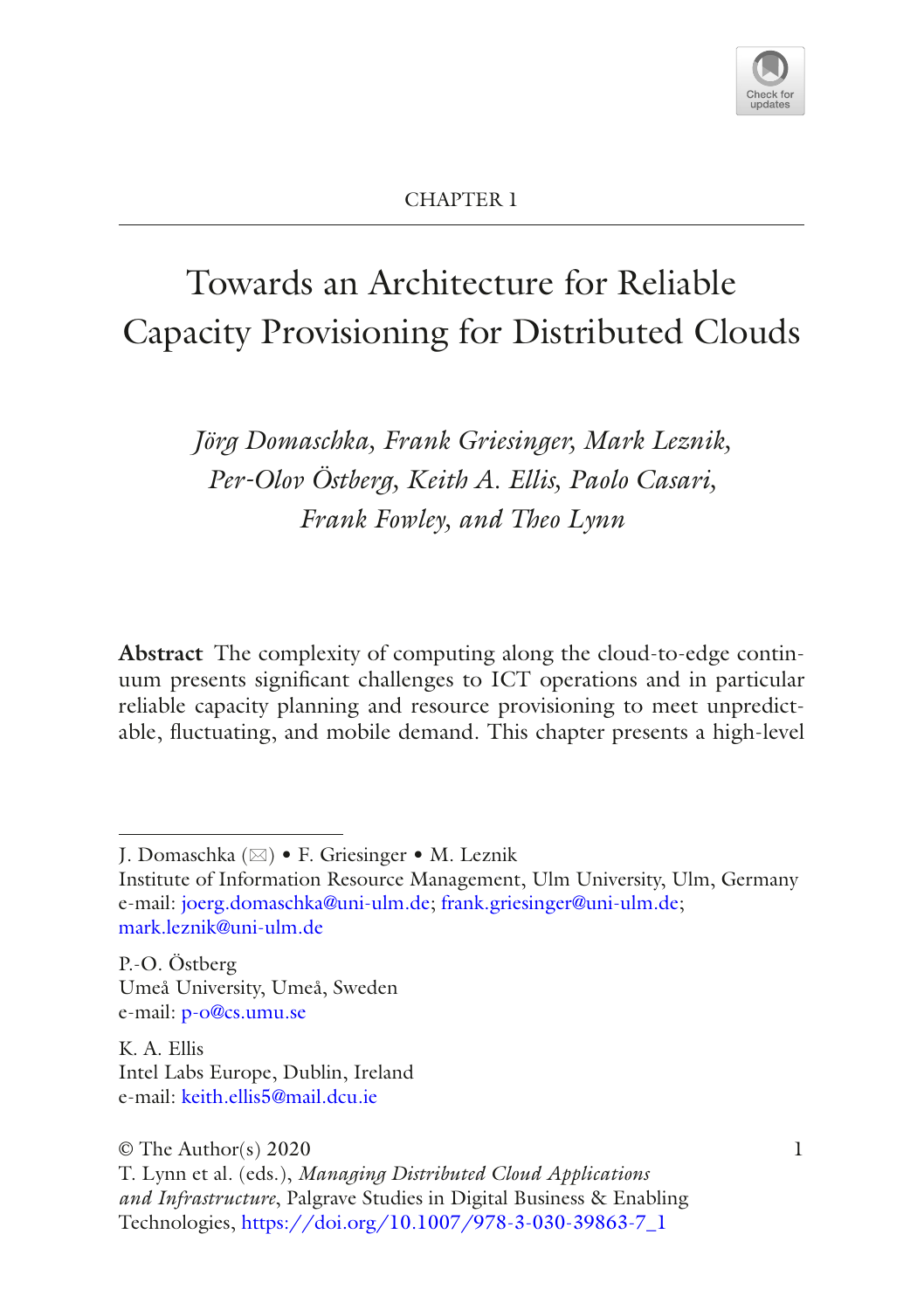#### $\mathcal{L}$ J. DOMASCHKA ET AL.

conceptual overview of RECAP—an architectural innovation to support reliable capacity provisioning for distributed clouds—and its operational modes and functional building blocks. In addition, the major design concepts informing its design—namely separation of concerns, modelcentricism, modular design, and machine learning and artificial intelligence for IT operations—are also discussed.

**Keywords** Capacity provisioning • Distributed cloud computing • Edge computing • Infrastructure optimisation • Application optimisation

# 1.1 Introduction

The objective of this book is to introduce readers to RECAP, an architectural innovation in cloud, fog, and edge computing based on the concepts of separation of concerns, model-centricism, modular design, and machine learning and artificial intelligence (AI) for IT operations to support reliable capacity provisioning for distributed clouds. The remainder of this chapter provides a brief overview of computing across the cloud-to-edge (C2E) continuum and the challenges of distributing and managing applications across geo-distributed infrastructure. This chapter also introduces some of the major design concepts informing the RECAP architectural design and provides an overview of the RECAP architecture and components.

P. Casari

IMDEA Networks Institute, Madrid, Spain e-mail: [paolo.casari@imdea.org](mailto:paolo.casari@imdea.org)

F. Fowley

T. Lynn

Irish Institute of Digital Business, Dublin City University, Dublin, Ireland e-mail: [frank.fowley@dcu.ie](mailto:frank.fowley@dcu.ie)

Irish Institute of Digital Business, DCU Business School, Dublin, Ireland e-mail: [theo.lynn@dcu.ie](mailto:theo.lynn@dcu.ie)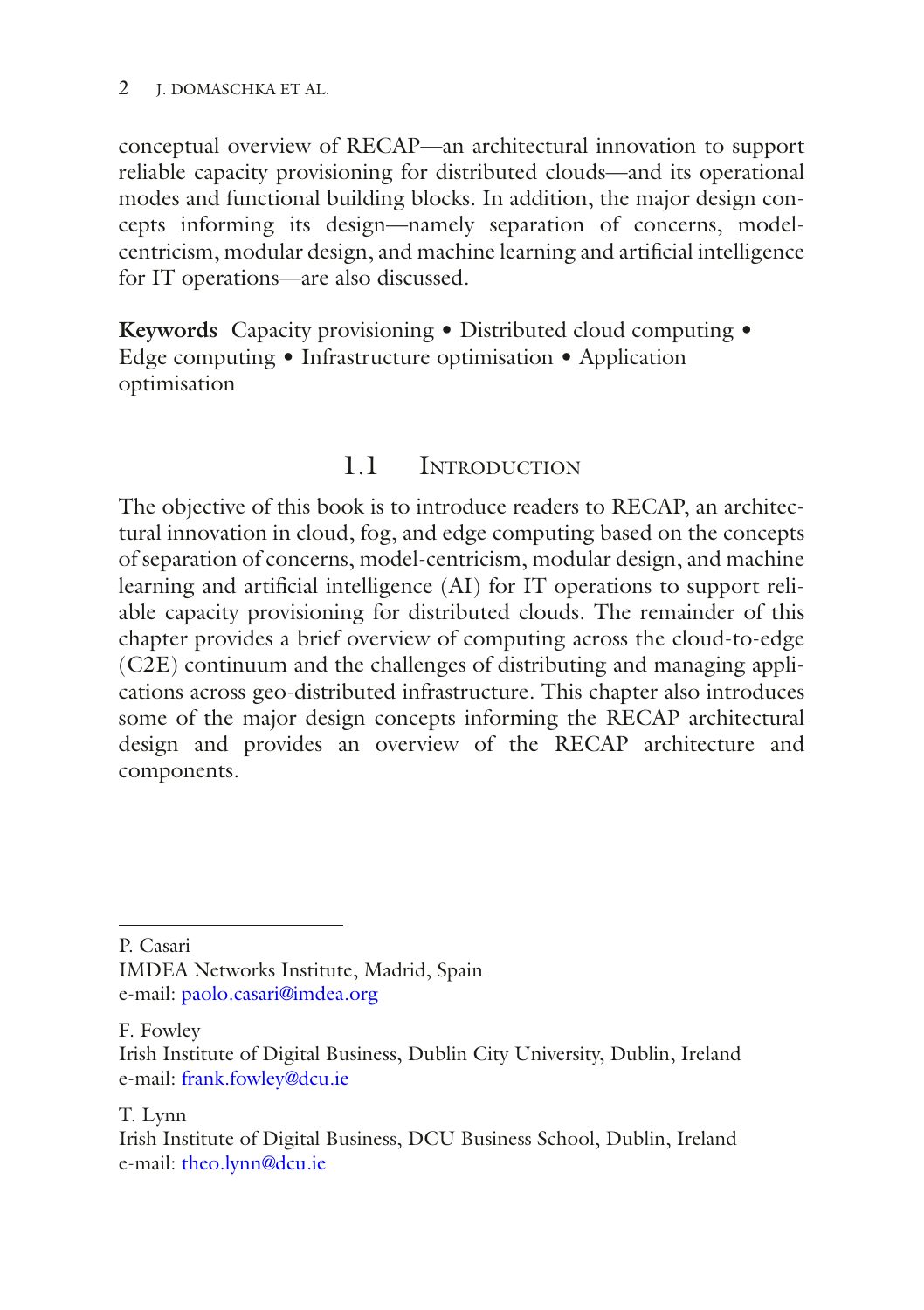#### 1.2 FROM THE CLOUD TO THE EDGE AND BACK AGAIN

The convergence and increasing ubiquity of wireless internet access, cloud computing, Big Data analytics, social and mobile technologies presage the possibilities of billions of people and things connected through mobile devices and smart objects in the cloud. This phenomenon is heralded as the coming of the fourth industrial revolution, the networked society, the Internet of Things (IoT), indeed the Internet of Everything. Connecting but a fraction of the 1.4 trillion "things" worldwide today is predicted to create US\$14.4 trillion and US\$4.6 trillion in private and public sector value, respectively, through accelerated innovation and improved asset utilisation, employee productivity, supply chain, logistics, and customer experience (Cisco [2013a](#page-23-0), [b\)](#page-23-1).

Today, while we are moving towards a society whose social structures and activities, to a greater or lesser extent, are organised around digital information networks that connect people, processes, things, data, and social networks, the reality is still some distance away (Lynn et al. [2018](#page-24-0)). The dawn, if not the day, of the Internet of Things is here. Haller et al. ([2009](#page-23-2)) define IoT as:

A world where physical objects are seamlessly integrated into the information network, and where the physical objects can become active participants in business processes. Services are available to interact with these "smart objects" over the Internet, query their state and any information associated with them, taking into account security and privacy issues. (Haller et al. [2009](#page-23-2), p. 15)

This definition largely assumes that smart objects (end-devices), ranging from the simple to the complex in terms of compute, storage, and networking capabilities, will interact with each other and the cloud to provide and consume services and data, but not necessarily at all times. Furthermore, these smart end-devices, e.g. smart phones or transport sensors, may move to different geographic areas where, for economic, geographic, or technological reasons, they cannot always be connected, yet will be expected to carry on functioning regardless. IoT embodies many of the drivers that see an increased move from cloud-centric deployments to distributed application deployments in the cloud or on the edge infrastructure.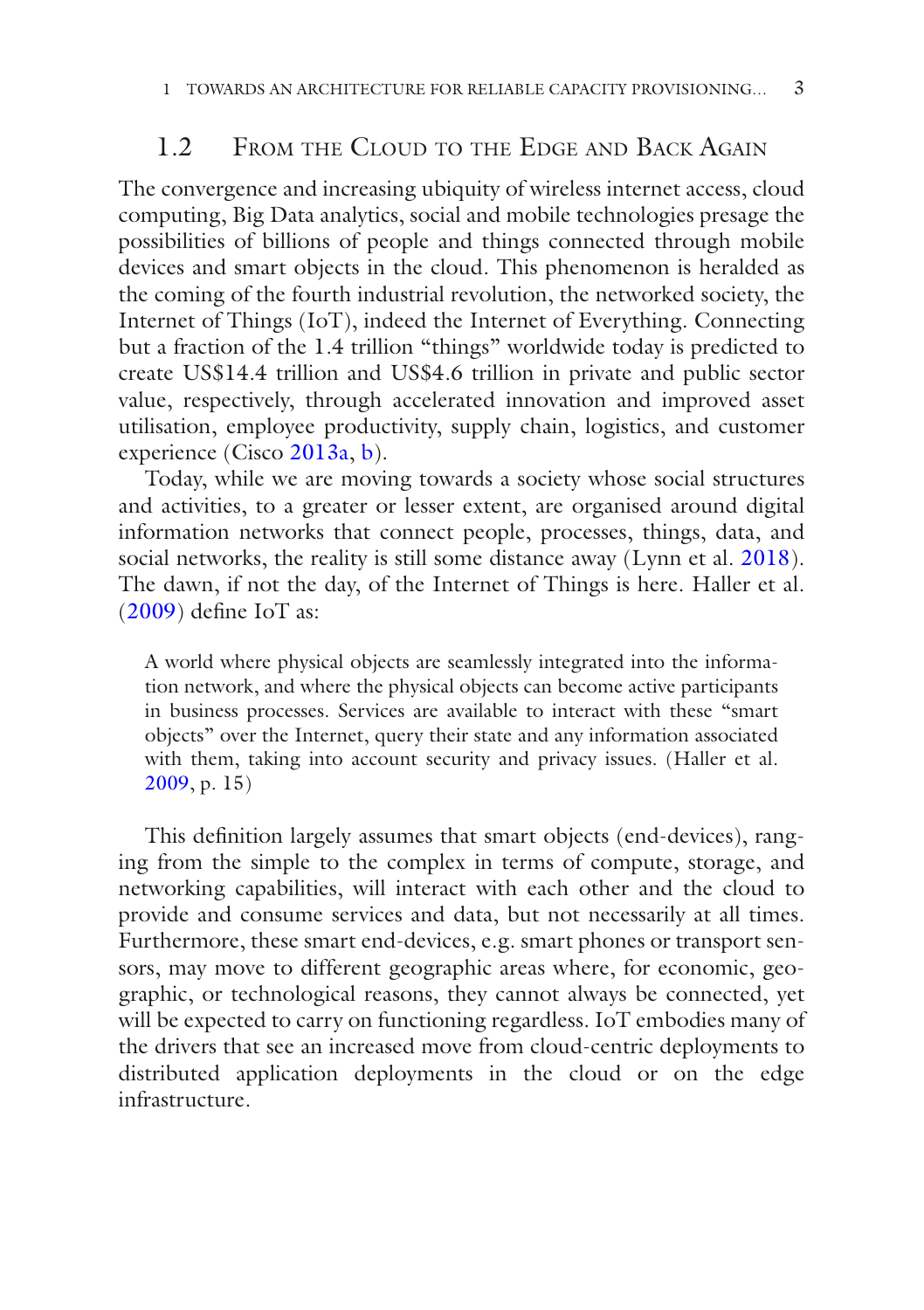#### 4 J. DOMASCHKA ET AL.

Within the traditional cloud computing paradigm, processing and storage typically take place within the boundaries of a cloud and its underlying infrastructure, and are often optimised for specific types of applications and workloads with predictable patterns. Neither the cloud nor the networks connecting these objects to the cloud were designed to cater for the flood of geographically dispersed, heterogeneous end points in the IoT and the volume, variety, and velocity of data that they generate.

Fog computing and edge computing are two relatively new paradigms of computing that have been proposed to address these challenges. Fog computing is a horizontal, physical, or virtual resource paradigm that resides between smart end-devices and traditional cloud data centres. It is designed to support vertically isolated, latency-sensitive applications by providing ubiquitous, scalable, layered, federated, and distributed computing, storage, and network connectivity (Iorga et al. [2018\)](#page-24-1). In contrast, edge computing is local computing at the edge of the network layer encompassing the smart end-devices and their users (Iorga et al. [2018](#page-24-1)). If one imagines a cloud-to-edge (C2E) continuum, data processing and storage may be local to an end-device at the edge of a network, located in the cloud, or somewhere in between, in "the fog".

As discussed, while fog computing and edge computing offer solutions for delivering IoT to industry and the masses, they introduce new and significant challenges to cloud service providers, network operators and enterprises using this infrastructure. These environments face a high degree of dynamism as an immediate consequence of user behaviour. Overall, this setting creates a set of challenges regarding how to distribute and run applications in such unpredictable geo-distributed environments. Similar demands are seen at the network edge given the growth of relatively nascent services, e.g. Content Delivery Networks. Spreading infrastructure out over large geographic areas increases the complexity and cost of planning, managing, and operating that physical infrastructure. Firstly, it raises the question of how much infrastructure of what type to place where in the network—a decision that must be made in advance of any service being offered. Secondly, applications deployed over large geographically distributed areas require a detailed understanding of the technical requirements of each application and the impact on the application when communication between an application's components suffers due to increased latency and/or reduced bandwidth. Thirdly, for a service provider along the C2E continuum, the question arises about which (parts) of the various applications in a multi-tenant setting should be operated at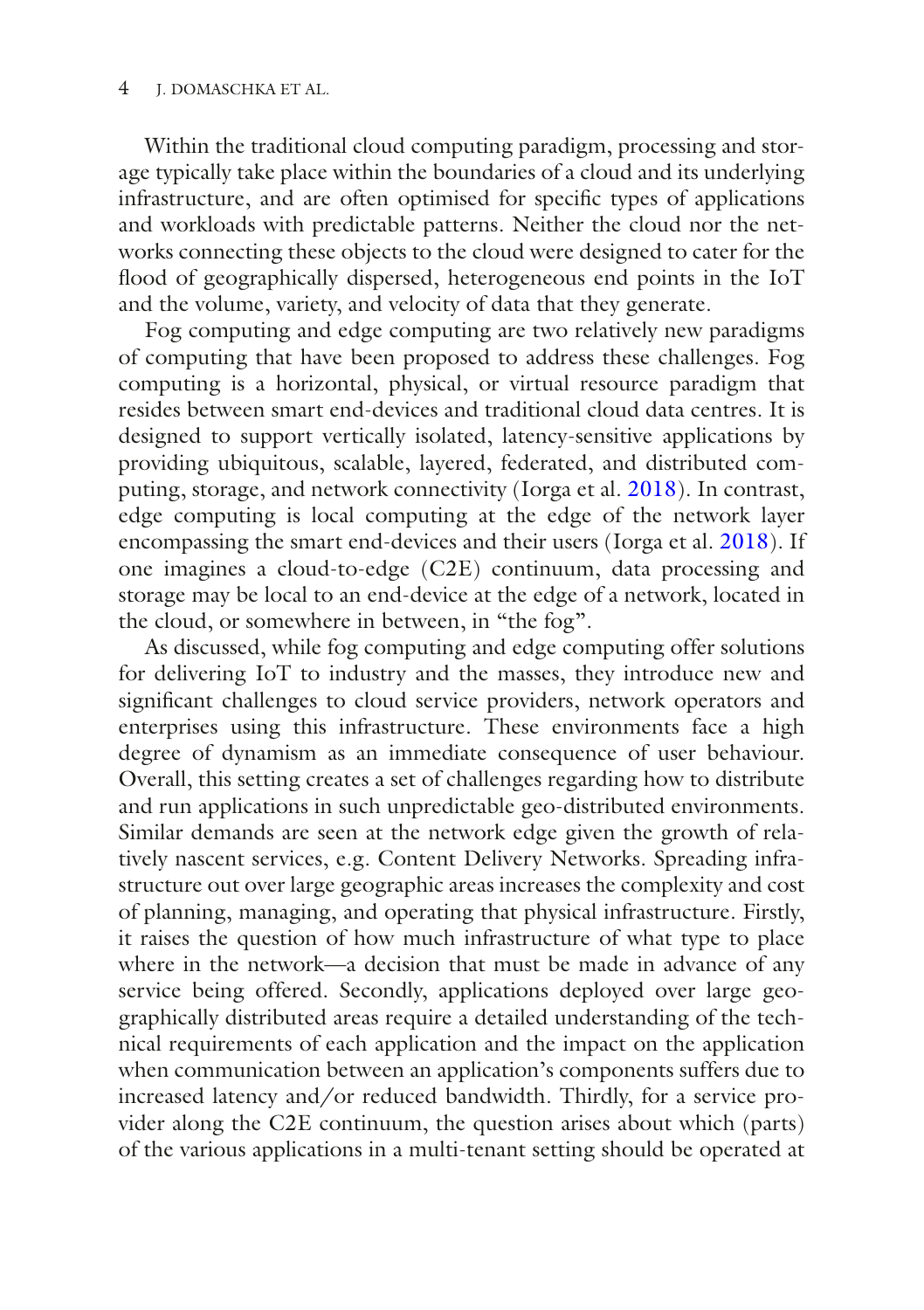the edge and which should not be. This is of critical importance due to the potentially limited compute resources available at each edge location. To add to the complexity, some of these questions must be answered in advance with incomplete data on user demand while others require near real-time decision making to meet unpredictable and fluctuating user demands.

Incorrect placement decisions may result in inflexible, unreliable, expensive networks and services. This is more likely as the decision space becomes so complex; it is no longer realistic for IT teams to cost-effectively foresee and manually manage all possible configurations, component interactions, and end-user operations on a detailed level. As such, mechanisms are needed for the automated and intelligent placement and scaling of dynamic applications and for the management of the physical resources that underpin such applications. RECAP—an architectural innovation in cloud and edge computing to support reliable capacity provisioning for distributed clouds—is posited as such a mechanism.

## 1.3 Design Principles

This section outlines some of the major design concepts informing the RECAP architectural design, namely separation of concerns, modelcentricism, modular design, and machine learning and AI for IT operations.

#### *1.3.1 Separation of Concerns*

Separation of concerns is a concept that implements a "what-how" approach to cloud architectures separating application lifecycle management and resource management where the end user or enterprise customer focuses its efforts on what needs to be done and the cloud service provider or cloud carrier focuses on how it should be done (Lynn [2018](#page-24-2)). At its core, the end user or enterprise customer focuses on specifying the business functionality, constraints, quality of service (QoS), and quality of experience (QoE) (together KPIs) they require, with minimal interference with the underlying infrastructure (Papazoglou [2012](#page-24-3)). To support a separation of concerns, a detailed understanding of the KPIs but also the relationship between the performance of the applications and underlying infrastructure, and the achievement of these APIs is required.

In multi-tenant environments, for example clouds and networks, the separation of concerns is complicated because the actors will, most likely,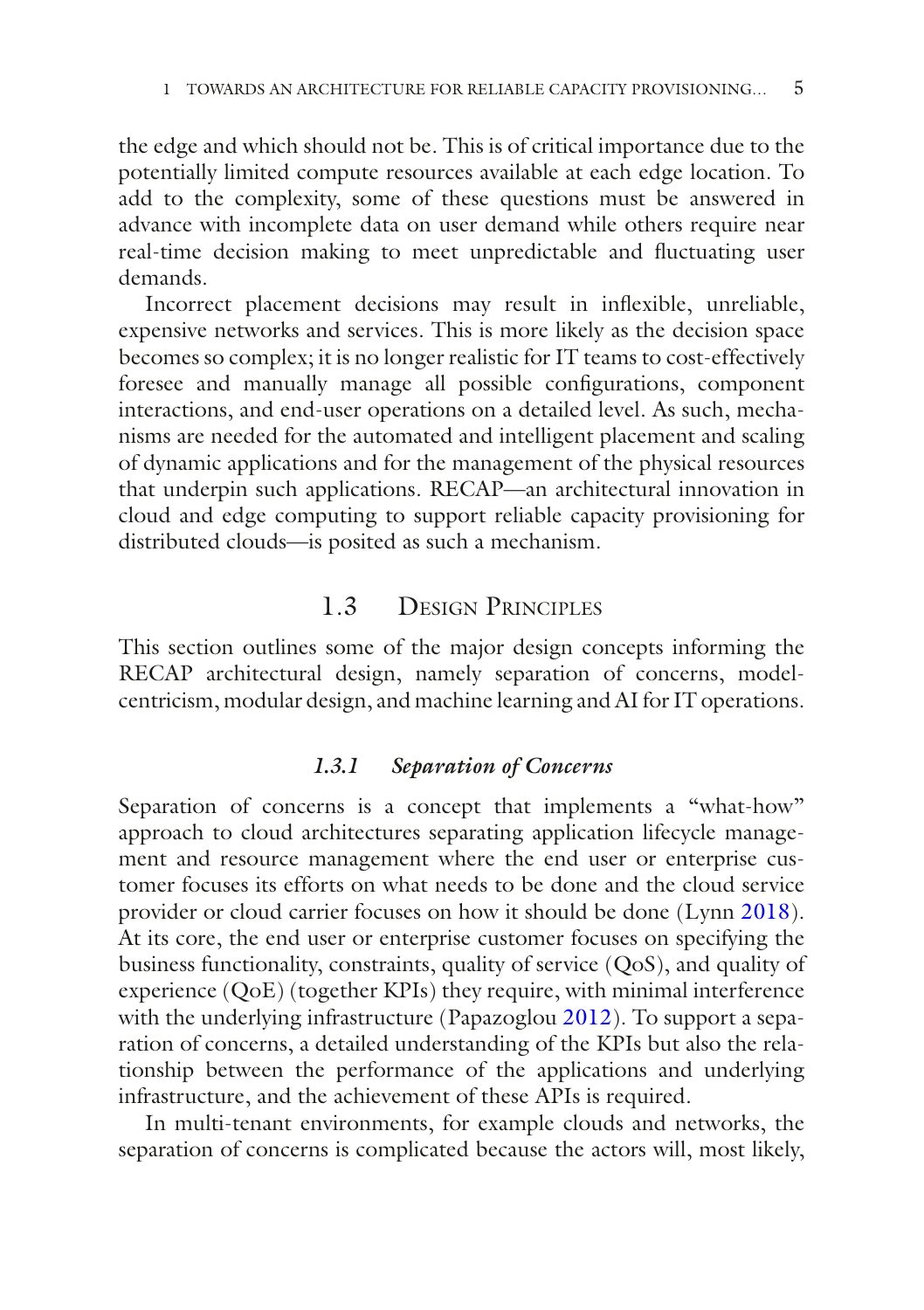belong to different organisations (including competitors), have very different KPIs, different load patterns, different network topologies, and more critically, different priorities. Any architecture for reliable capacity provisioning, whether from an application or infrastructure perspective, across the C2E continuum must have mechanisms to support separation of concerns in an agile way.

# *1.3.2 Model-Centricism*

Due to the complexity, heterogeneity, and dynamic nature of (i) the business domains in which enterprises, cloud service providers, and cloud carriers operate; (ii) the application landscape (including legacy and next generation applications); and (iii) the infrastructure in and upon which these applications operate and are consumed, a flexible software architecture is required that can evolve in line with business, application, and infrastructure requirements. Model-centricism is a design principle that uses machine-readable, highly abstract models developed independently of the implementation technology and stored in standardised repositories (Kleppe et al. [2003](#page-24-4)). This provides a separation of concerns by design, and thus supporting greater flexibility when architecting and evolving enterprise-scale and hyperscale systems. Brown [\(2004,](#page-23-3) pp. 319–320) enumerates the advantages of using models including:

- Models help people understand and communicate complex ideas.
- Many different kinds of elements can be modelled depending on the context offering different views of the world.
- There is commonality at all levels of these models in both the problems being analysed, and in the proposed solutions.
- Applying the ideas of different kinds of models and transforming them between representations provide a well-defined style of development, enabling the identification and reuse of common approaches.
- Existing model-driven and model-centric conceptual frameworks exist to express models, model relationships, and model-to-model transformations.
- Tools and technologies can help to realise this approach, and make it practical and efficient to apply.

To meet the needs of infrastructure providers as well as application operators, an understanding is needed on how the impact of load and load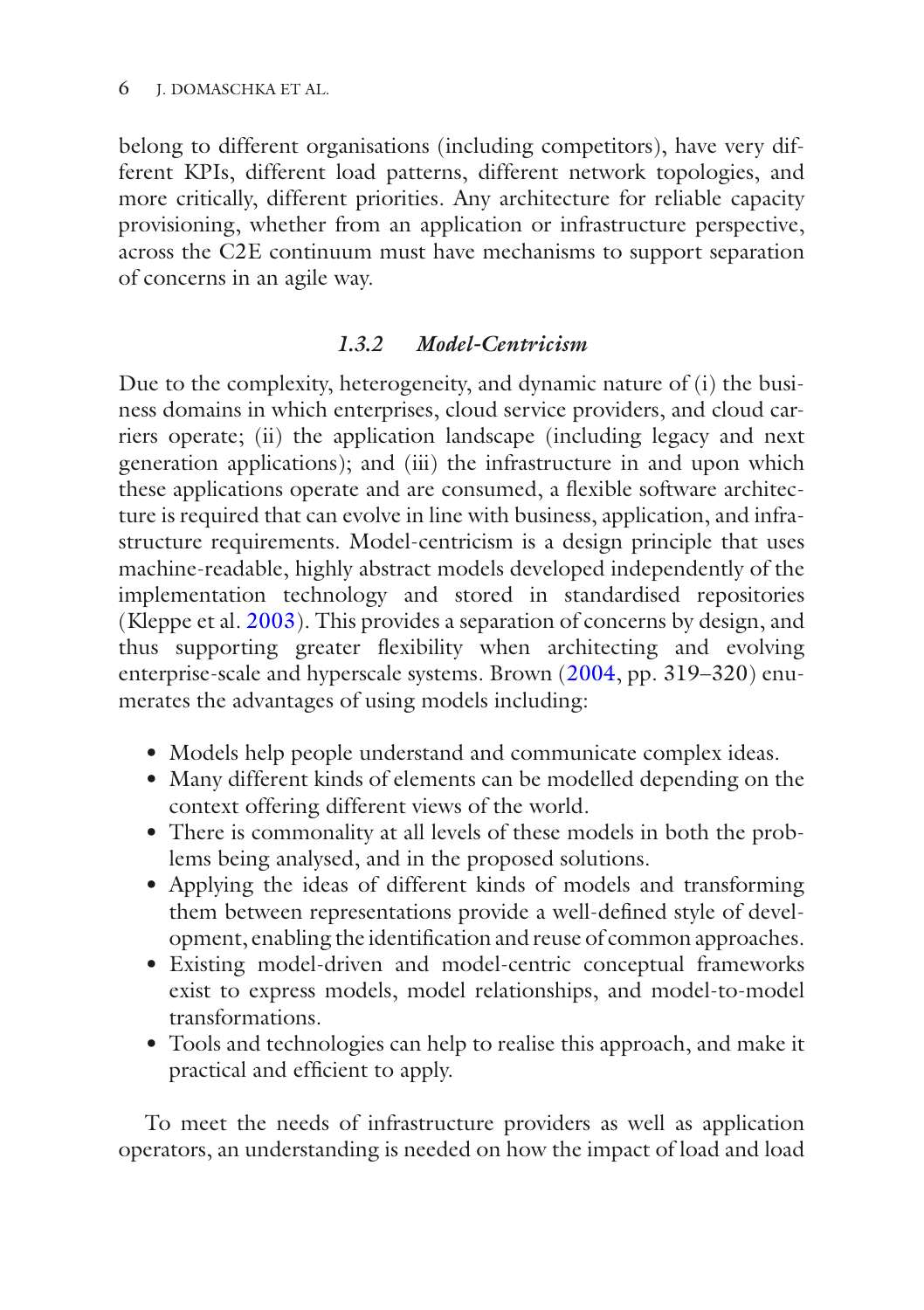changes on the application layer influences the application's resource demands at the infrastructure layer and further, how competing resource demands from multiple applications, and indeed multiple application providers, impact the infrastructure layer.

From a high-level perspective, users impose a certain load on the applications; that load will change over time. At the same time, users have performance requirements for a given application. For instance, a lack of responsiveness from a website may make them switch while otherwise they would have stayed. The operators of that application want to ensure that some level of performance is guaranteed in order to keep their customers. Hence, it is their task to adapt the performance of the application to the amount of workload imposed by the users. How and whether this can be done depends on the architecture and implementation of the application. For distributed applications (that constitute a huge portion of today's applications), horizontal scaling increases the computational capacity. This, in turn, reduces queuing and keeps latency constant despite increasing workload. Moreover, for applications composed of multiple different components, it is important to understand how load imposed at the customer-facing components ripples through the application graph and impacts the loads on each and every component. Finally, to understand how much performance a component running on a dedicated hardware unit (e.g. processor type, RAM type, and disk type) can deliver under a specific configuration (e.g. available RAM and available cores), a mapping needs to be available that translates load metrics on the application level such as arrival rate of requests of a specific type to load metrics on hardware such as CPU used, RAM used, disk usage, as well as the performance achieved from it. In multi-tenant environments such as virtualised cloud and cloud/edge systems, the mutual impact of multiple, concurrently running components from different owners on the same physical hardware is critical.

A model-centric approach for capacity provisioning for distributed clouds requires at least six models— $(1)$  user models,  $(2)$  workload models, (3) application models, (4) infrastructure models, (5) load translation models, and (6) Quality-of-Service (QoS) models (Fig. [1.1\)](#page-7-0).

**User models** describe the behaviour of users with respect to the usage of individual network-based services. That is, they capture different types of users and their usage patterns over time. What is more, they also describe their movement over geographical regions such that it becomes possible to understand which edge parts of the network will have dedicated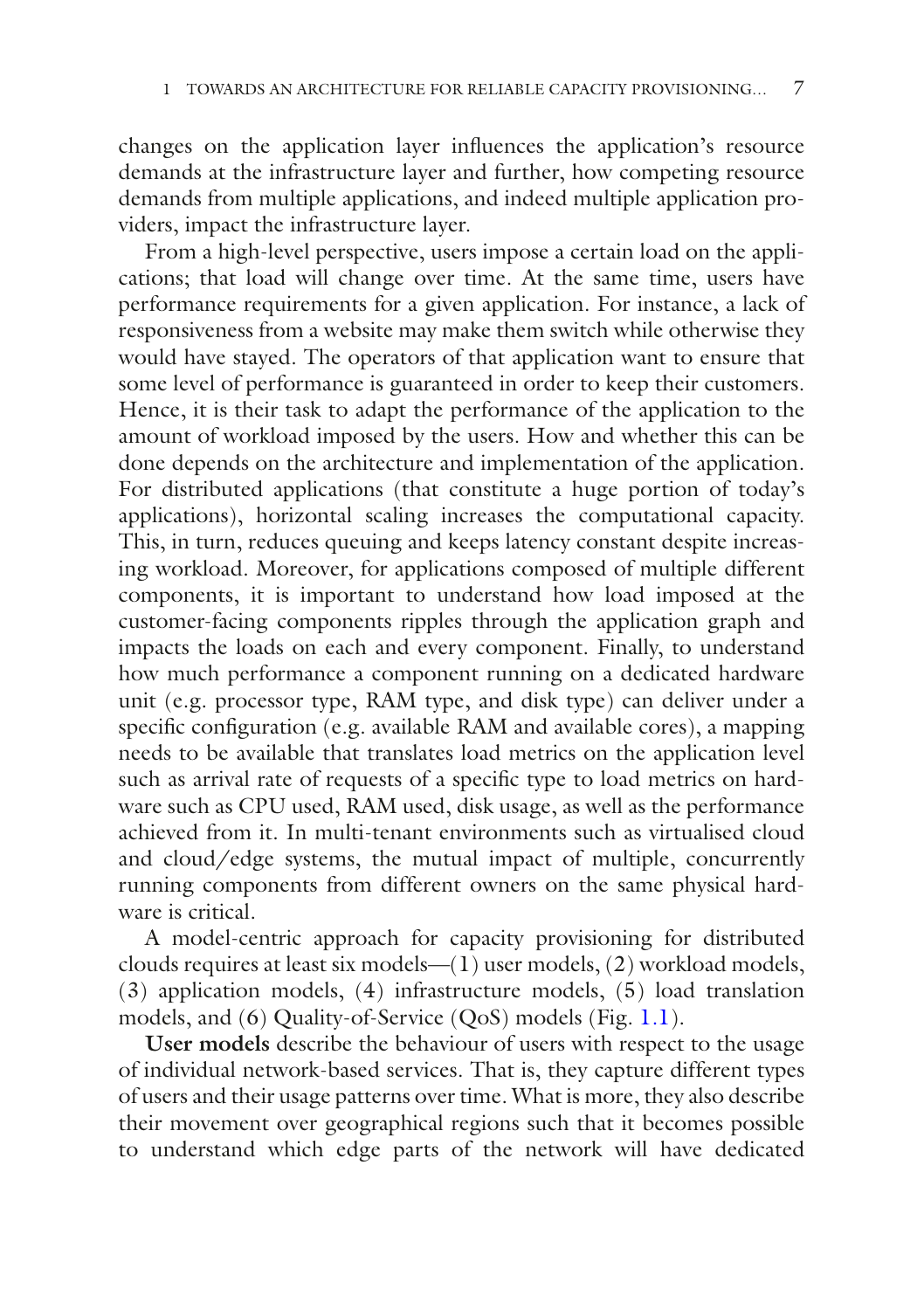<span id="page-7-0"></span>

Fig. 1.1 Interdependencies between models

demands for specific services. This is of special interest to edge computing systems as user mobility impacts network load and application access patterns.

**Workload models** describe the workload issued on a system from users and external systems. While the user model captures the location and type of users, the workload model describes what actions these users execute and how this translates into interaction with which parts of an application.

**Application models** fulfil multiple purposes. First and foremost, they describe which components compose a distributed application and how these components are linked with each other (static application topology). This part of the application model also captures how to technically install the application in the infrastructure and how to update a running deployment. Deploying an application creates a run-time application topology that describes how many instances of each application component are currently available at which location and how they communicate with each other on a per-instance basis. The **(work)load transition models** as a sub-model of the application model describe for the application how incoming workload propagates through the applications' components and the impact this has on the outgoing links of the component.

As application models are not capable of determining whether or not a given application topology (or scaling factor) is capable of servicing a certain amount of load, as they neither have an understanding of the available hardware and its capabilities nor about how the application load translates on load on the physical layers.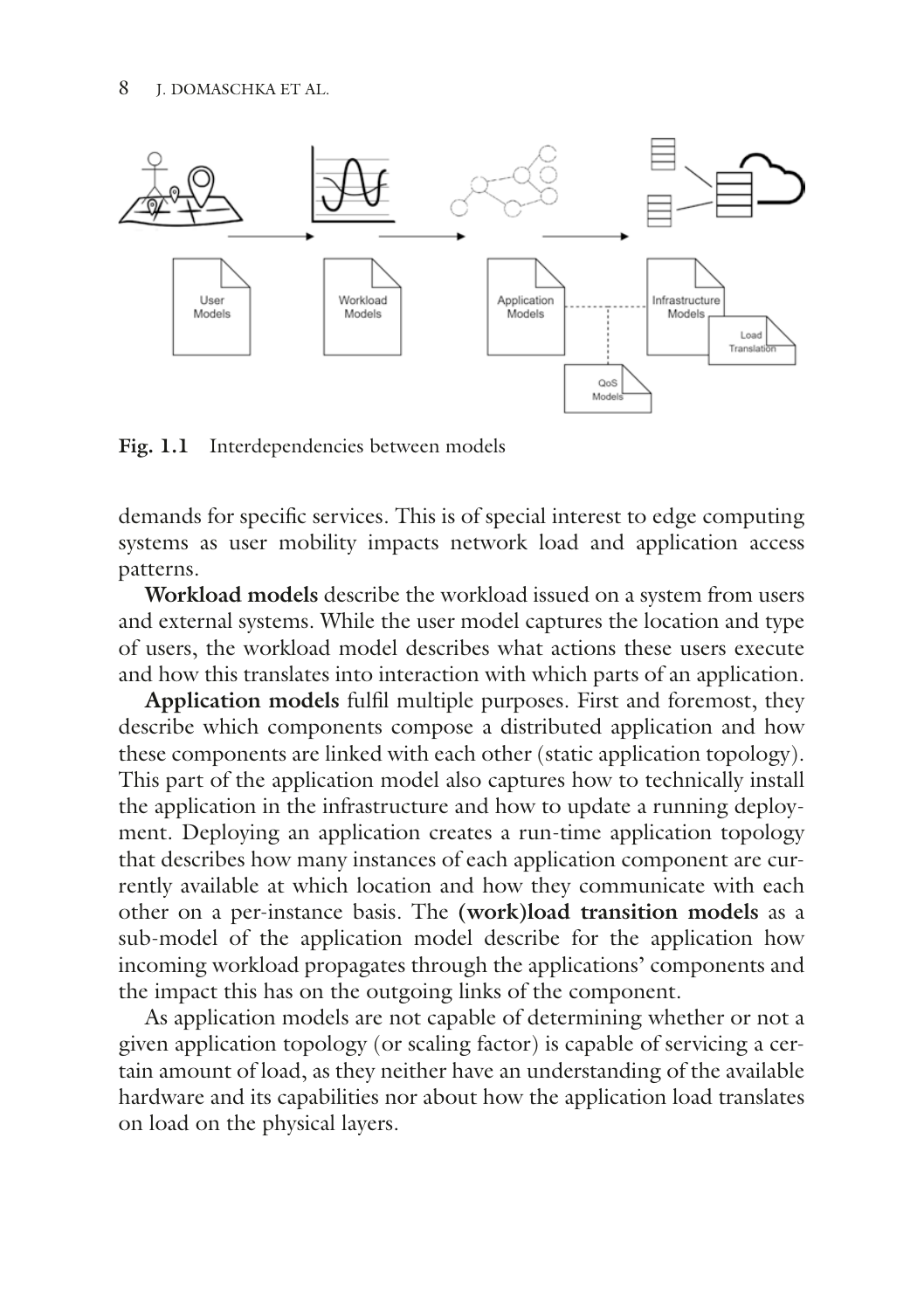**Infrastructure models** capture the layout of the physical and virtual infrastructure and represent key components such as compute, storage, and network capabilities, as well as their grouping in racks, data centres, and similar. Furthermore, they describe capabilities of the hardware including hardware architecture, virtualisation platform (e.g. type of hypervisor), and virtual machines (containers) running on the host.

**Load translation models** enhance the infrastructure models and provide a mapping from workload on application components to resource demands on the physical infrastructure. They are crucial for understanding whether enough physical resources are available to handle workload on application level. In addition, they describe the impact of congestion caused by components with similar hardware demands concurrently running on the same hardware.

Finally, **Quality-of-Service (QoS) models** provide a means to express QoS demands towards an application and monitor the fulfilment of these QoS requirements. In addition, they are able to represent the interdependencies between QoS aspects on different levels, e.g. what QoS requirements at the infrastructure level follow from QoS requirements on the application level. QoS models may be taken as constraints for the optimisation problems solved for rearranging application and infrastructures.

#### *1.3.3 Modular Design*

A modular architecture is an architecture where at least some components are optional and there exists the ability to add or remove modules or components according to the needs of a given use case (Aissaouii et al. [2013](#page-23-4)). The benefits of modular design are well known, not least it supports separation of concerns and provides greater implementation flexibility thus reducing costs and risk. A discrete module or component can be implemented without having to implement the entire system. Enterprises, cloud service providers, and cloud carriers (to a lesser extent) come in all sizes and with their own constraints. A modular design provides these firms with greater choice and flexibility.

#### *1.3.4 Machine Learning and AI for IT Operations*

As discussed above, the complexity and scale of distributed cloud infrastructure increasingly require an automated approach. As the deluge of data generated by IoT continues to increase, and as demands from new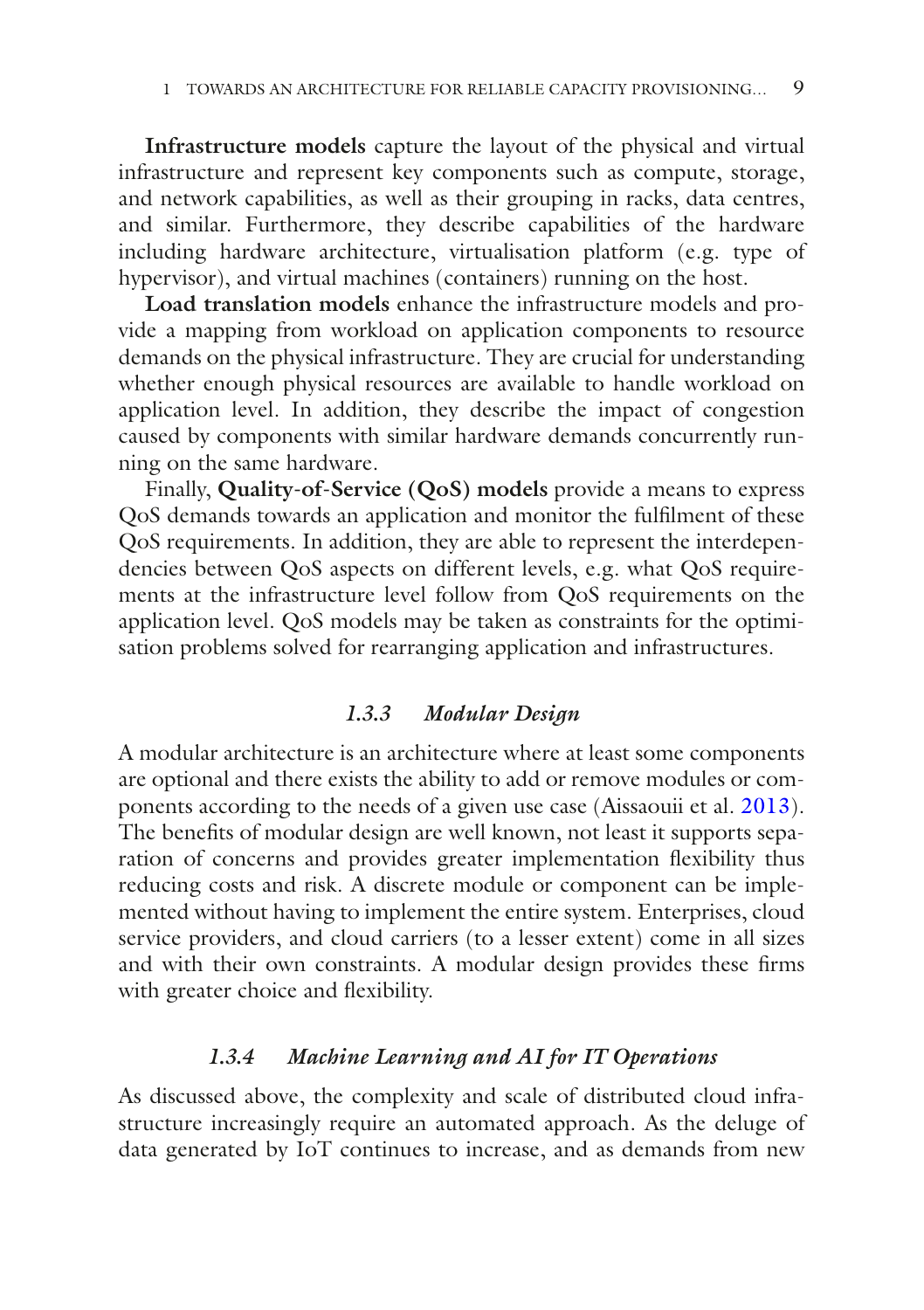use cases increasingly require edge deployments, e.g. vCDN, the ability of cloud service providers and cloud carriers to respond quickly to demands on infrastructure, service incidents, and improve on key metrics decreases (Masood and Hashmi [2019](#page-24-5)). Increasingly, enterprises are looking to AI for IT Operations (or AIOps).

AI for IT Operations (AIOps) seeks to use algorithms and machine learning to dramatically improve the monitoring, operation, and maintenance of distributed systems (Cardoso [2019](#page-23-5)). Although at a nascent stage of development, AIOps has the potential of ensuring QoS and customer satisfaction, boosting engineering productivity, and reducing operational costs (Prasad and Rich [2018;](#page-24-6) Dang et al. [2019](#page-23-6)). This is achieved by:

- 1. automating and enhancing routine IT operations so that expensive and scarce IT staff have more time to focus on high value tasks,
- 2. predicting and recognising anomalies, serious issues, and outages more quickly and with greater accuracy than humanly possible thereby reducing mean time to detect (MTTD) and increasing mean time to failure (MTTF), and
- 3. suggesting intelligent remediation that reduces mean time to repair (MTTR) (IBM [2019](#page-23-7); Masood and Hashmi [2019\)](#page-24-5).

Predictions suggest that by 2024, 60% of enterprises will have adopted AIOps suggesting that novel solutions to capacity provisioning must accommodate this shift in enterprise IT operations (Gillen et al. [2018](#page-23-8)).

# <span id="page-9-0"></span>1.4 Operational Modes

A model-centric approach assumes cloud-edge applications, and the environments that they run in, can be described by a set of models and that, based on these models, it is possible to optimise both cloud-edge infrastructures and their applications at run-time. As such, an optimisation (control) system and mechanism for creating, validating, and extrapolating these models to large-scale environments are required. This requires a variety of interoperating components, which we refer to here as modes.

**Data Analytics Mode**: The creation of high-quality models requires an in-depth understanding of many aspects ranging from users to application to infrastructure. For deriving this understanding, a sufficient amount of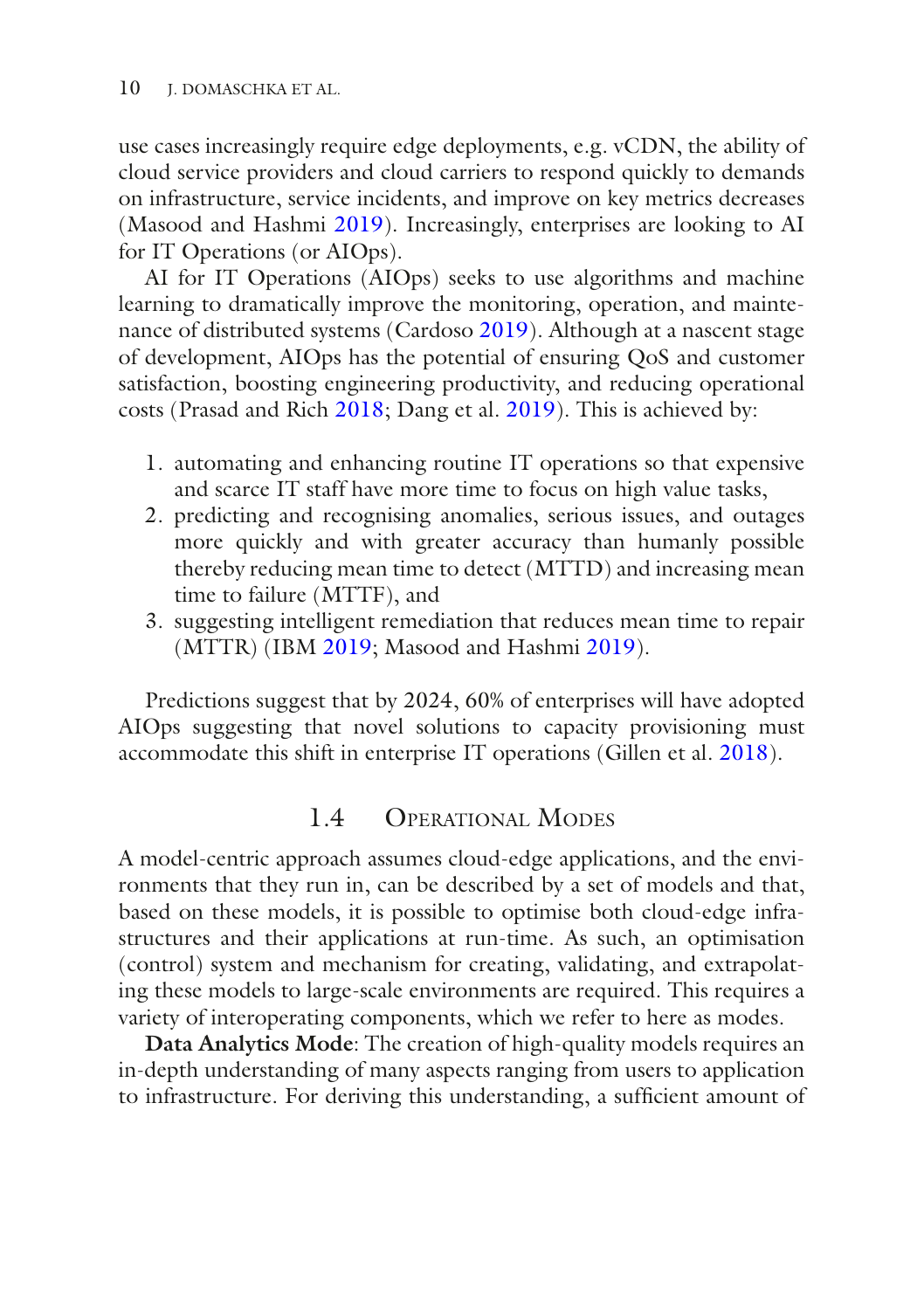data needs to be available that can either come from a live system or be derived from a simulation environment. The Data Analytics Mode provides the necessary tooling and guidelines to process those data and generate models from it. The analytics itself is a manual or semi-automated process that applies approaches from statistics and machine learning in order to create the models. It consists of pre-processing and data analysis (or model training respectively). When complete, there is a newly generated insight in the form of a mathematical formula, a statistical relationship, some other model, or a trained neural network. These insights form the baseline of the models that are used by other modes and underlying components.

**Run-time Operation Mode**: The Run-time Operation Mode uses online optimisation to continuously update geo-distributed infrastructure based on the models and the current deployment scenario (deployed applications, available infrastructure, and user behaviour). Data on the actual usage of the hardware and software requirements are collected during run-time. These data are used by optimisers in the system to weight the current placement and usage against other options and come up with new and better configurations. These are output in the form of an optimisation plan that can then be enacted. This changes the configuration of the actual system. The decisions made in order to improve the system are based on mathematical, stochastic, or programmatic models of the system itself, e.g. the capabilities of the hardware, the needs of the application, current and predicted workload in the system, and the movement of users in the real world.

**Simulation and Planning Mode**: The Simulation and Planning Mode is capable of performing the same steps as the run-time in what-if scenarios and, hence, evaluates the use and acquisition of new, updated, or reallocated hardware. This mode supports scenario (what-if) analyses such as "what if I bought more or different hardware at existing sites", "what if I added a new network site in the topology", and "how much longer can the available hardware handle my workload, if it keeps growing as predicted". Hence, simulation helps operators to take strategic decisions about their infrastructure. What is more, using simulation, different placement scenarios are explored and weighed against each other to serve as calibration and constraints for optimisation algorithms.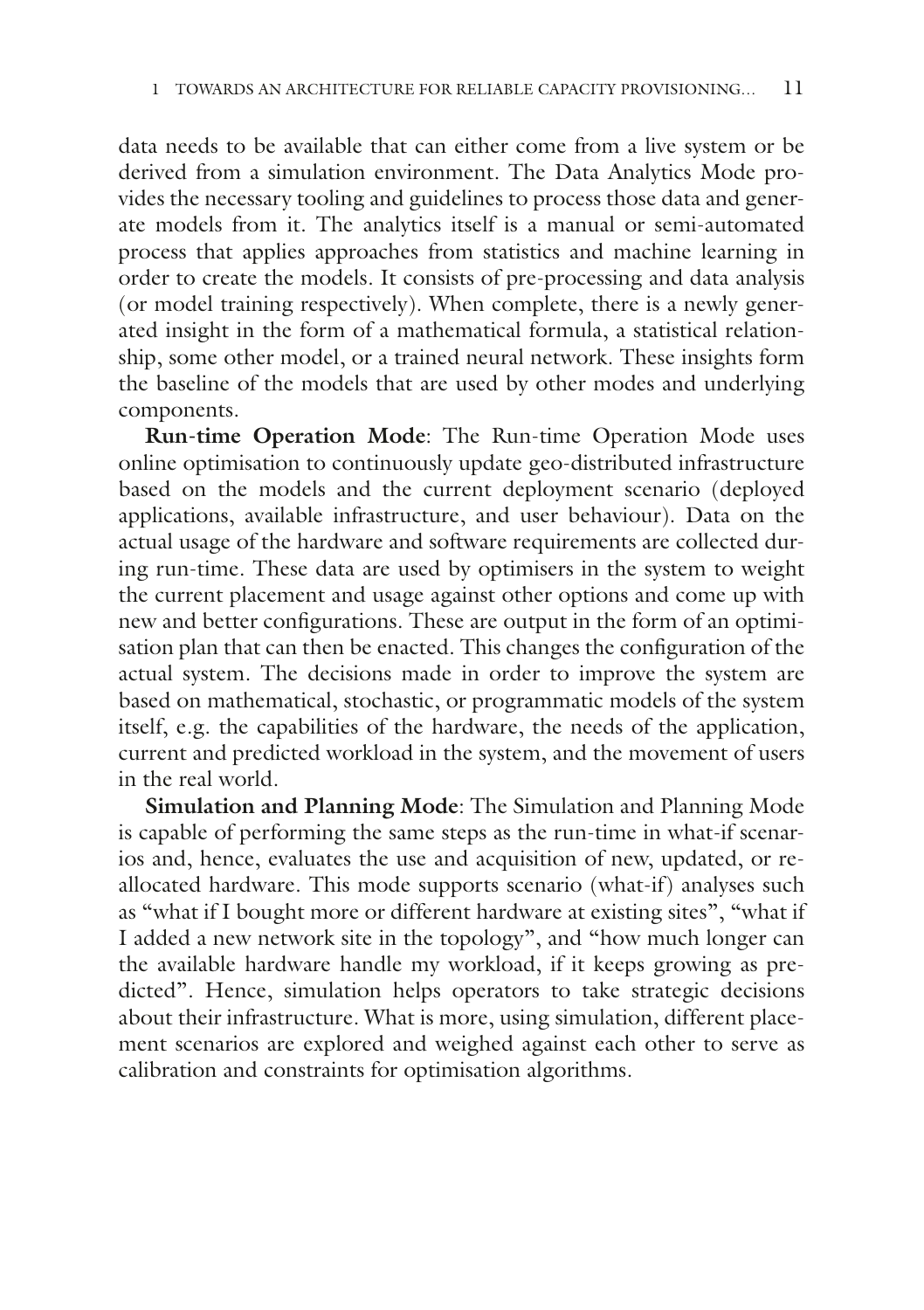# <span id="page-11-1"></span>1.5 RECAP Conceptual Reference Model

Figure [1.2](#page-11-0) presents an overview of the RECAP conceptual reference model which identifies the main components in RECAP and how they interoperate. The diagram depicts a generic high-level architecture and is intended to facilitate the understanding of how RECAP operates.

The diagram below outlines the components in the RECAP architecture and shows the process flow loops in the optimisation framework. The **Landscaper Component (1)** acquires information on the state and configuration of the physical and virtual infrastructure resources from disparate sources and presents same as a graph. The **Monitoring Component (2)** uses probes to collect telemetry metrics needed for the modelling and optimisation tasks, including CPU consumption, disk I/O, memory loads, network loads, and packet statistics—both from virtual and physical resources. These are input to the optimisers and the output is used to orchestrate and enact resource changes in the cloud network.

The **Application Optimiser (3)** is used to optimally autoscale the applications and resources. Application scaling refers to horizontal scaling, namely adding additional application components into the system dynamically, while infrastructure scaling relates to vertical scaling, whereby virtual resources are increased for a component. Applications can be scaled locally or globally and may be in response to run-time traffic limits or

<span id="page-11-0"></span>

**Fig. 1.2** RECAP conceptual reference model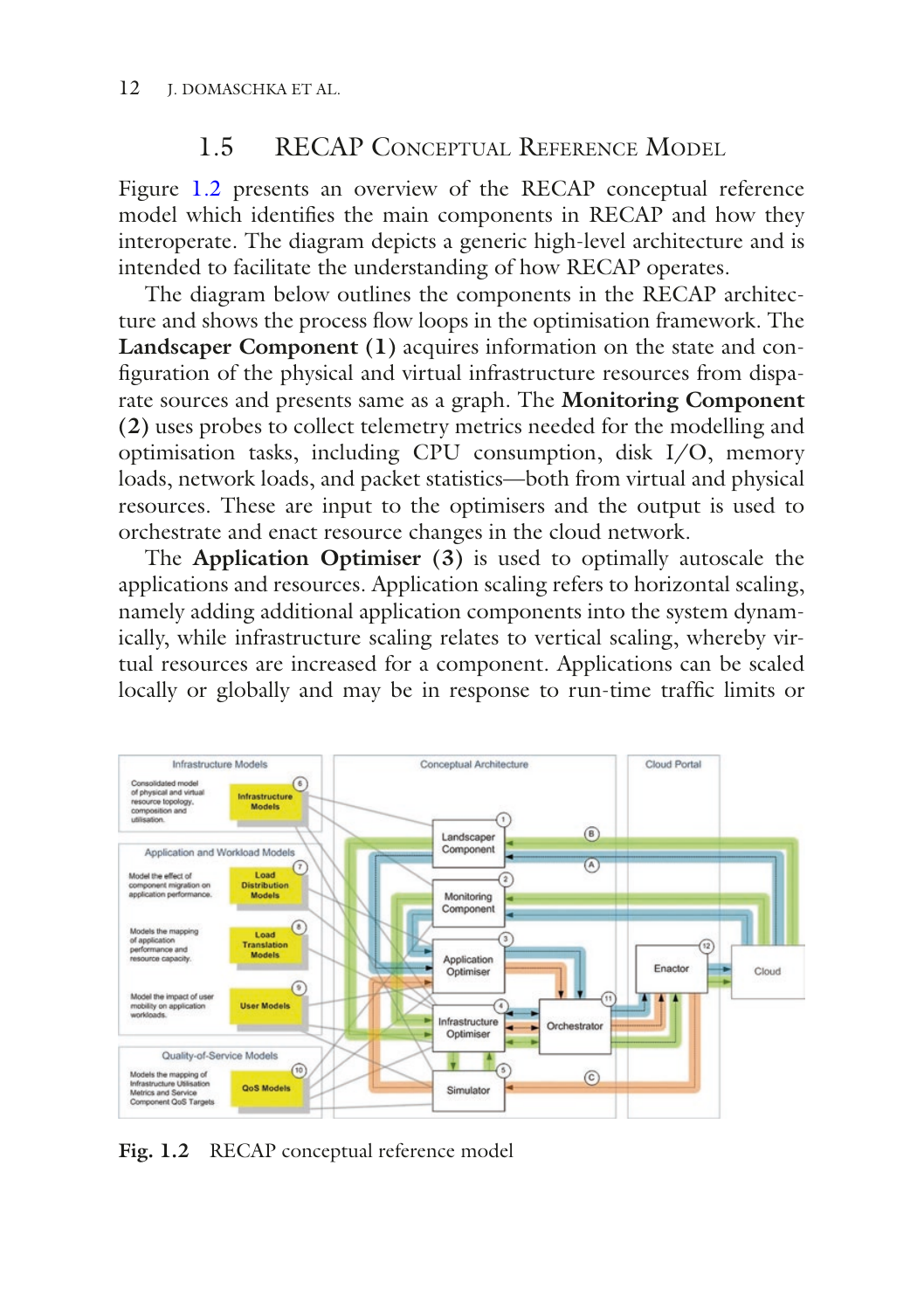resource levels being reached or may be controlled by data analytic workload predictive systems. The application to be deployed is composed of multiple connected service components in the form of service function chains (SFC), which need to be placed together. In order to achieve better than a very sub-optimal application deployment onto a distributed virtual cloud infrastructure, it is necessary to introduce sufficient functional granularity into the application structure to allow separate components to be provisioned and scaled independently. Application optimisation is essentially a mapping of a graph of application components and dependencies to the network of computing resources that delivers an optimal overall KPI target such as maximum latency or minimum throughput or maximum usage cost. The mapping is done subject to application-specific rules or constraints relating the individual resource requirements for components (Minimum/Maximum instance constraints) and their mutual cohosting needs (Affinity/Anti-Affinity constraints).

The outputs of the application optimiser are treated as requests or recommendations for application scaling and placement, to be subsequently evaluated by the **Infrastructure Optimiser (4)** which augments the initial placement decision by taking into account the additional knowledge of the available physical infrastructures, the infrastructure policies of the infrastructure provider and specific committed Service Level Agreement (SLA) targets. This allows the infrastructure optimiser to retain full control of the infrastructure resources and to ultimately decide what application requests are enacted and how applications are orchestrated. The **Infrastructure Optimiser (4)** includes (1) Application Placement which optimally maps application components to virtual infrastructure resources to deliver an optimal overall target such as maximum power consumption, maximum operational cost, or specific committed Service Level Agreement (SLA) targets; (2) Infrastructure Optimisation to optimally utilise the physical infrastructure; and (3) Capacity Planning to perform what-if scenarios for additional physical infrastructure.

The Infrastructure Optimiser and Simulator use **Infrastructure Models (landscapes) (6)**. These models/landscapes present the physical and virtual structure, configuration, and topology of the known resources. The telemetry utilisation and performance statistics and the application KPI information are also needed for the Infrastructure Optimiser. Together these inputs form a consolidated infrastructure model that has the appropriate granularity tailored for the given use case thus making optimisation practicably achievable.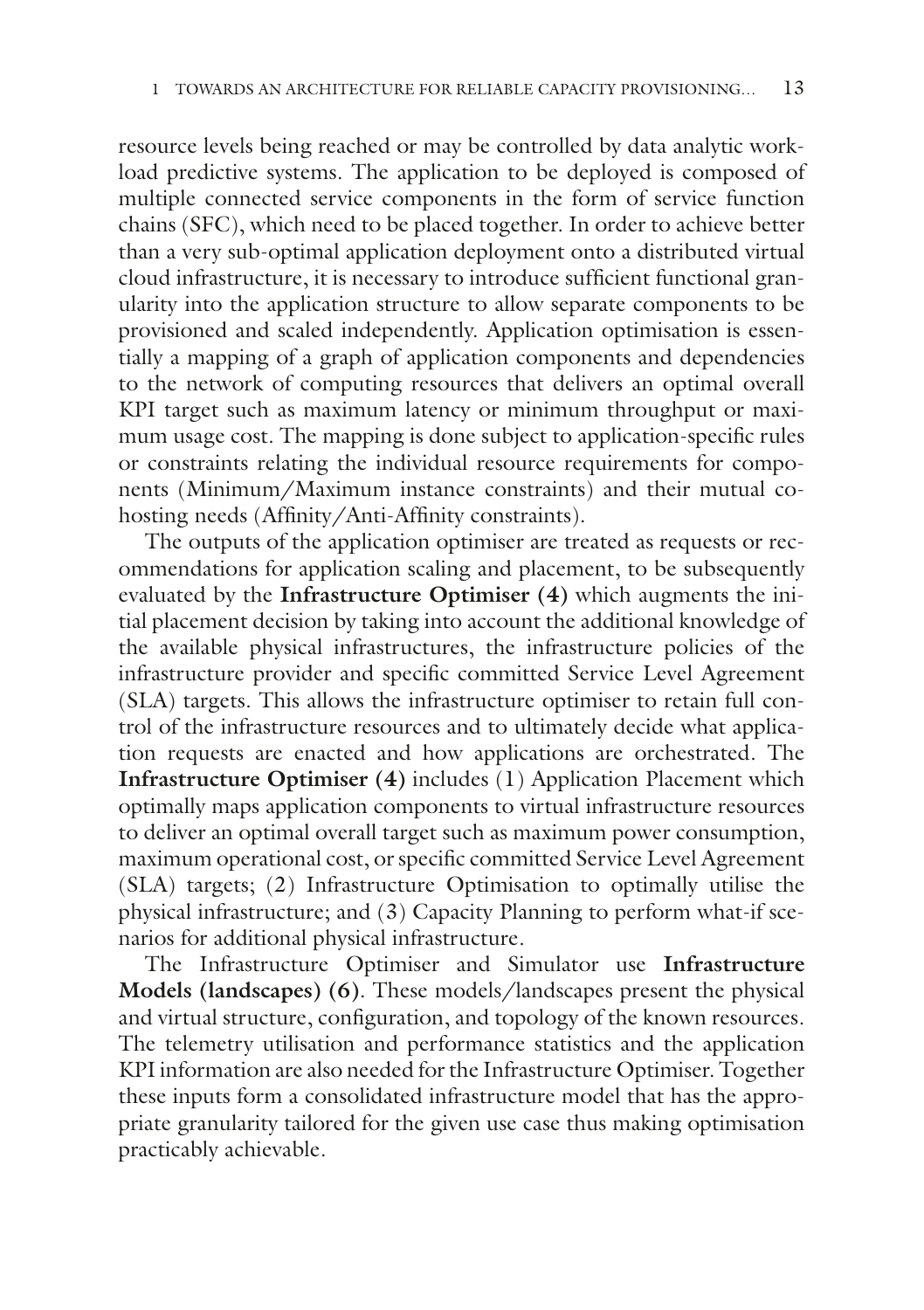#### 14 J. DOMASCHKA ET AL.

**Application and Workload Models (7 and 9)** describe the application components and their behaviours and dependencies and map the application components with their virtual resource requirements. The **Workload Models** describe the traffic flows through the application components. Both models are used by the workload predictor and application optimiser to forecast workloads and application components and recommend how these components should be placed on the network topology based on optimising the overall application KPIs. The application models describe applications as graphs of components with interdependencies and constraints in the form of graph links. The workload models describe the relationships between control and data plane traffic, between end-to-end latency and traffic, and between traffic and resource usage. They have been built based on the data analysis of historical trace and synthetic workload data using statistical and machine learning techniques.

In the **Application Optimiser (3)**, the traffic workloads are mapped to the application sub-components, and the propagation of workloads is modelled to account for the migratory capability of the components and the mobile nature of users. The Optimisers use **Load Distribution Models (6)** to account for this mobility of application components and the impact of component migration on application performance. They effectively model the traffic flows in the system and can predict the effect on workloads if application components are changed. They are based on the results of load balancing after a component migrates and on user models which drive component migration. These models are used by the optimisers to calculate the cost of component migration when selecting an optimisation option.

**Load Translation Models (7)** are used by the **Infrastructure Optimiser (4)** to map application configuration to physical infrastructure capacity. The optimiser correlates the virtual resources (VMs/Containers) to physical resources, and the physical resource utilisation with the application component KPIs (throughput, response time, availability, speed of service creation, and speed of service remediation). The translation provides a mapping of actual (specific in time) telemetry metrics of physical resource consumption (utilisation metrics) to application components workloads (i.e. the utilisation of resources by the components that are running on those physical machines). Effectively, this maps the application placement with the performance of components so placed.

The **User Models (9)** are based on an agent-based modelling of users, e.g. citizens navigating through a city and utilising mobile services.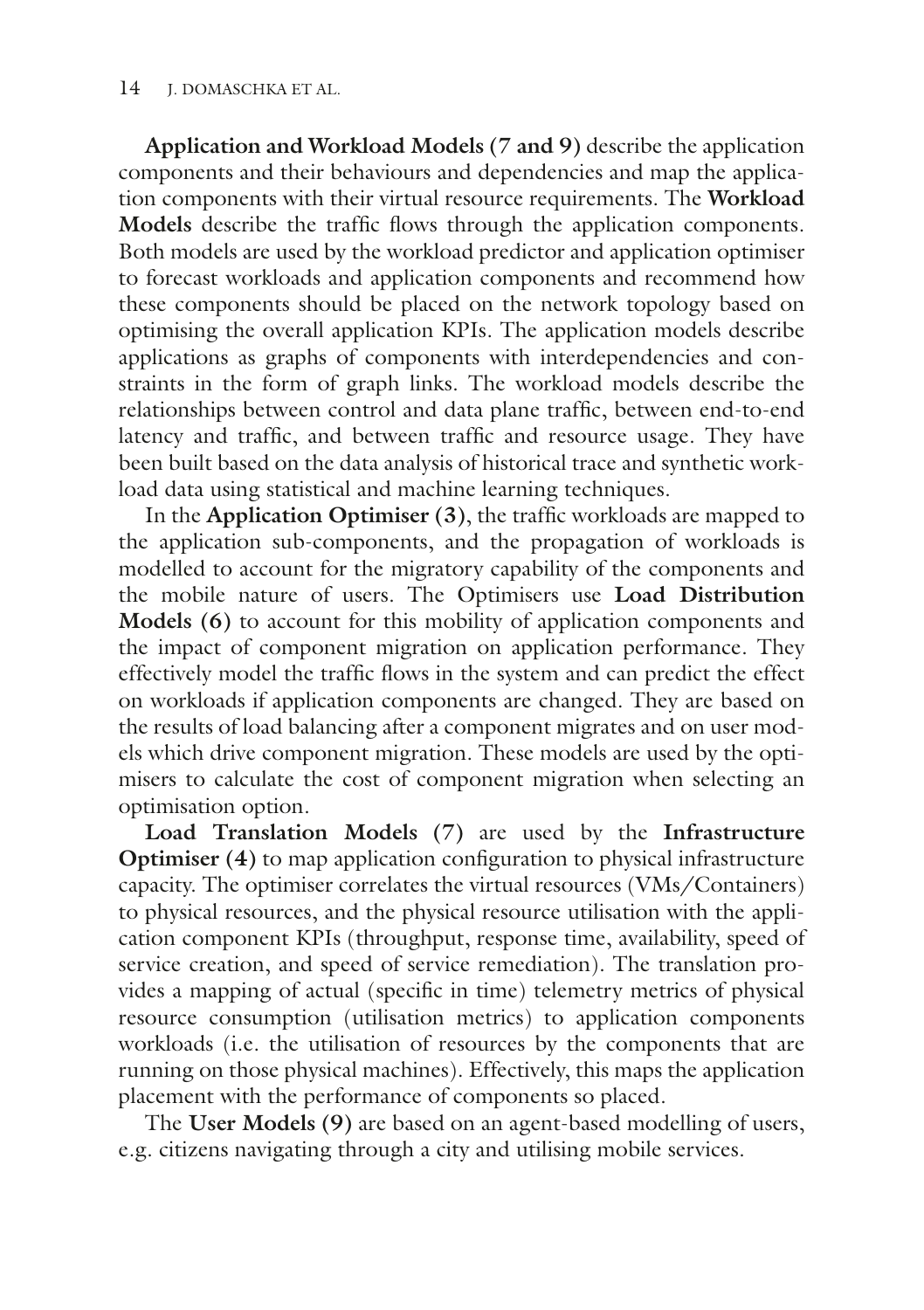It is possible to create models based on historical trace data and simulated synthetic data. In this case, **Simulators (5)** are a valuable tool for generating the user mobile behaviour and demand for application services as well as the corresponding traffic from the related cloud services.

#### *1.5.1 Optimisation Process Flows*

**Process A**: The **Application Optimiser (3)** is fed with appropriate output from the **Landscaper Component (1)** and **Monitoring Component (2)**, which represents the current resource capacity and utilisation, as well as the **Application Models**, which represent the application workload and performance targets. The **Application Optimiser's (3)** prediction engine produces a recommended deployment of components and outputs this to the **Infrastructure Optimiser (4)** for evaluation, and then to the **Orchestrator (11)** for orchestration. The **Application Optimiser (3)** can be subsequently triggered dynamically to handle variations in application workloads and user behaviours so that placement and autoscaling can take place. In its most proactive mode, the optimiser can create virtual resources, placing and autoscaling based on machine-learning models that are run against workload and user metrics in real-time.

**Process B**: The **Infrastructure Optimiser (4)** uses the output of the **Landscaper Component (1)** and **Monitoring Component (2)**, which represents the current resource capacity and utilisation, as well as the **Workload and Infrastructure Models** to optimise the utilisation of the physical hardware resources based on required Service Level targets and policies. The **Infrastructure Optimiser (4)** optimises the use of the physical resources taking energy, equipment, and operational costs into account as well as the plans and policies around physical resource utilisation. This is based on a logical model of the infrastructure, virtual and physical resources, and their utilisation mappings. The **Infrastructure Optimiser (4)** also needs to represent the mobile nature of workloads and the ability of application component migration to properly optimise the deployment. The Infrastructure Optimiser uses the **Simulator (5)** in a Human-in-the-Loop fashion, using the simulator to formulate deployment mapping selections and calibrating the optimiser's algorithmic process. The **Simulator (5)** validates the results of the optimisation and provides "what-if" scenario planning.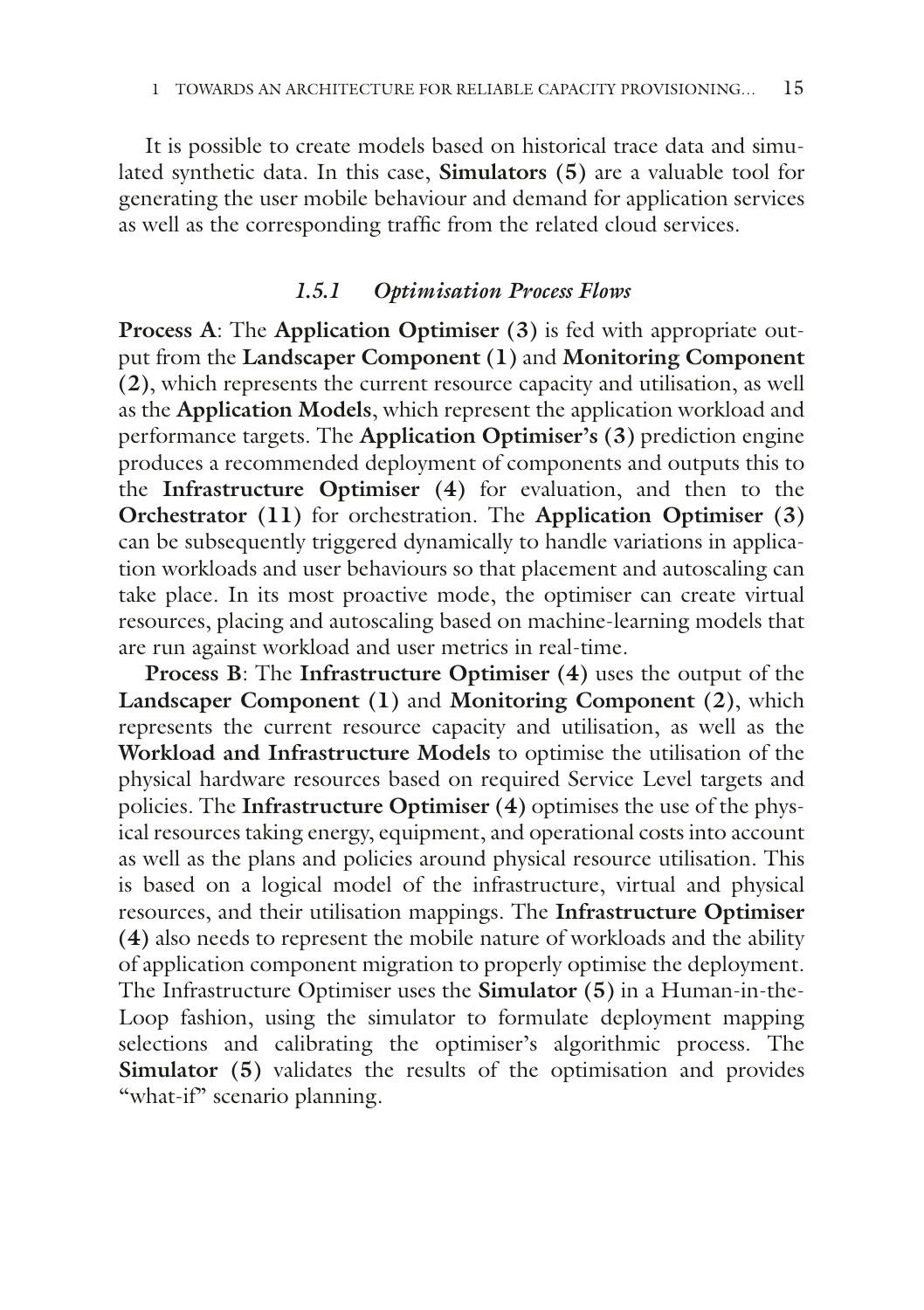# <span id="page-15-0"></span>1.6 RECAP Building Blocks

While the previous section presents RECAP as a loosely integrated conceptual architecture, this section focuses on four high-level functional building blocks (subsystems) that encapsulate RECAP logic and provide the necessary functionality to realise the three operational modes discussed in Sect. [1.4.](#page-9-0) The respective building blocks are loosely coupled and are a frame for the RECAP architecture. The building blocks are themselves distributed so that the entire RECAP system represents a distributed architecture. The major functional building blocks (subsystems) are Infrastructure Modelling and Monitoring, Optimisation, Simulation and Planning, and Data Analytics and Machine Learning. Each of the blocks is discussed in-depth in the remaining chapters of the book.

# *1.6.1 Infrastructure Modelling and Monitoring*

The old adage "garbage in, garbage out" particularly applies to making valued optimisation decisions. Thus, within RECAP's Run-time Operation Mode, having an accurate understanding of the current state of applications and the underpinning infrastructure is of paramount importance. Furthermore, the long-term collection of accurate data is a key requirement for being able to apply meaningful data analytics and machine learning strategies (see Data Analytics Mode). Hereby the current state of application and infrastructure is represented by two complementary data sets, the infrastructure landscape and the infrastructure monitoring (telemetry) provided through the Landscaper Component and the Monitoring Component respectively. As discussed earlier, the Landscaper Component is tasked with providing physical and virtual infrastructure data as "a landscape" consisting of nodes and edges. In that landscape, nodes represent for instance physical servers, virtual machines, or application instances. In contrast, edges either represent mappings from applications to virtual resources and further to physical resources, or (network) connections between instances on the same abstraction layer. In short, the Landscaper Component identifies what type of infrastructure is available and where, while the Monitoring Component provides live data from that infrastructure. Both are essential for modelling and optimisation and are encompassed in a requisite distributed design.

As discussed in Sect. [1.5](#page-11-1), the RECAP Monitoring Component collects telemetry-like data from physical infrastructure, virtual infrastructure, and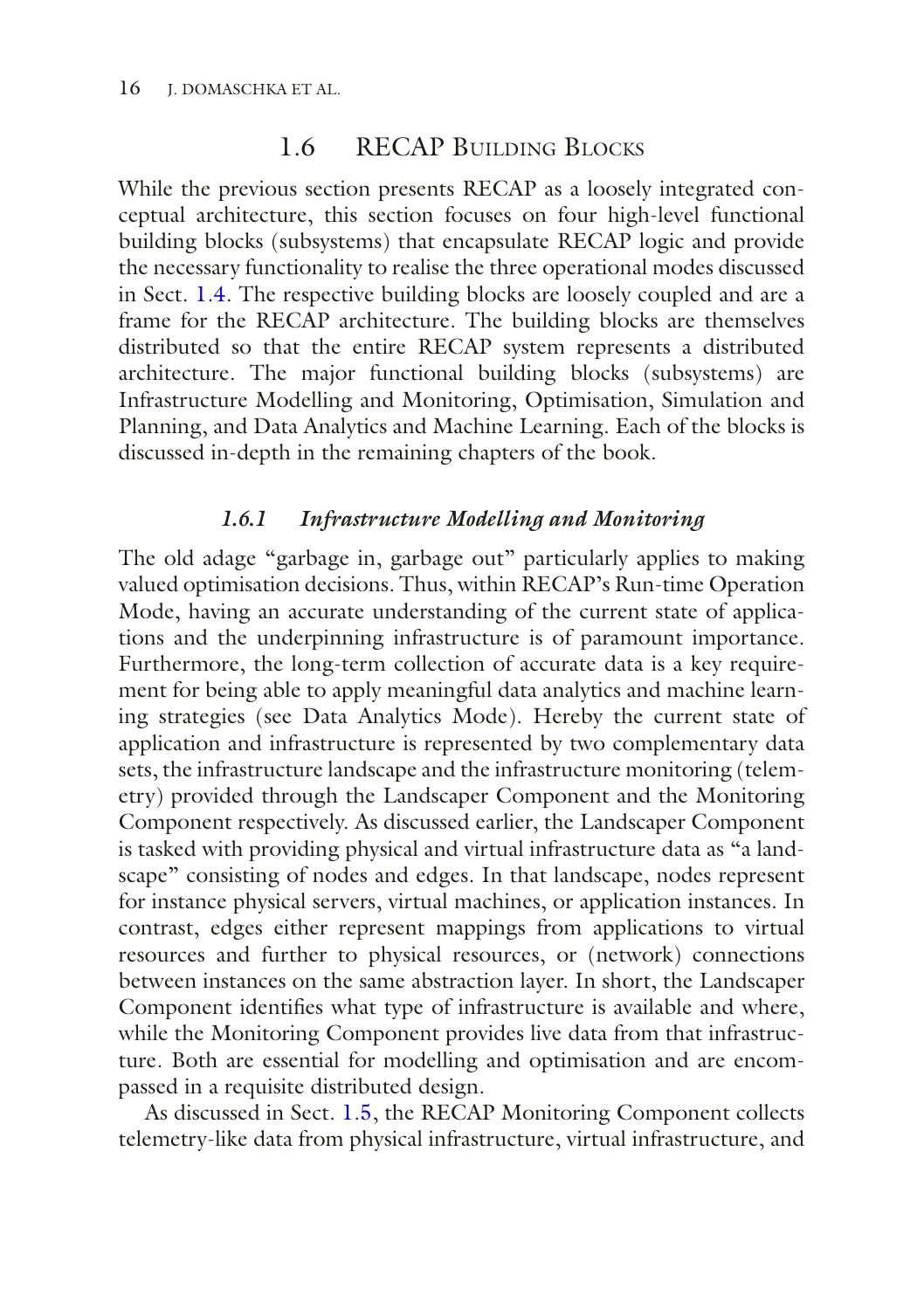applications; stores this data in a unified format; and ultimately provides the data in a consumer-specific format to other components in the wider RECAP system. Both the Landscaper Component and the Monitoring Component have been designed to operate on a per-location (data centre) basis. This helps in respecting administrative domains and, in the case of monitoring, reduces overall network traffic.

#### *1.6.2 Optimisation*

Optimisation goals in a multi-tenant distributed cloud-edge environment vary depending on the respective perspective. On the one hand, infrastructure optimisation has the goal to enforce a scheduling strategy that best reflects the intention of the infrastructure provider, e.g. to improve the utilisation of the available hardware or to save energy. On the other hand, application optimisation strategies try to find the best-possible configuration for an application deployment. Hence, the latter will increase the available compute capacity when high workload is expected. This, however, will only lead to satisfaction when the scheduling at the infrastructure level does not apply strategies that counteract these goals. Consequently, RECAP's optimisation subsystem realises a cooperative two-level optimisation framework, in which the optimisers at the two levels (application and infrastructure) interact in order to avoid conflicting scheduling decisions. Besides infrastructure-level and application-level optimisers, the subsystem further contains an optimisation orchestrator that mediates between the two levels. All entities in that subsystem consume monitoring data, application load data, and infrastructure data. The outputs of the optimisation algorithms in turn are optimisation steps that are then processed by the Enactor.

Figure [1.3](#page-17-0) illustrates the dependencies between the major components of the optimisation subsystem. While there is just one Infrastructure Optimiser in a given installation, there may be multiple Application Optimisers, one per deployed application. Each of these is equipped with its own application-specific optimisation strategy and optimisation rules. The Infrastructure Optimiser in turn is equipped with provider-specific optimisation policies.

The Application Optimisers constantly receive the current status information from the Infrastructure and Modelling subsystems and, based on this information, estimate the future coming workload. Based on the current and predicted workload, each Application Optimiser suggests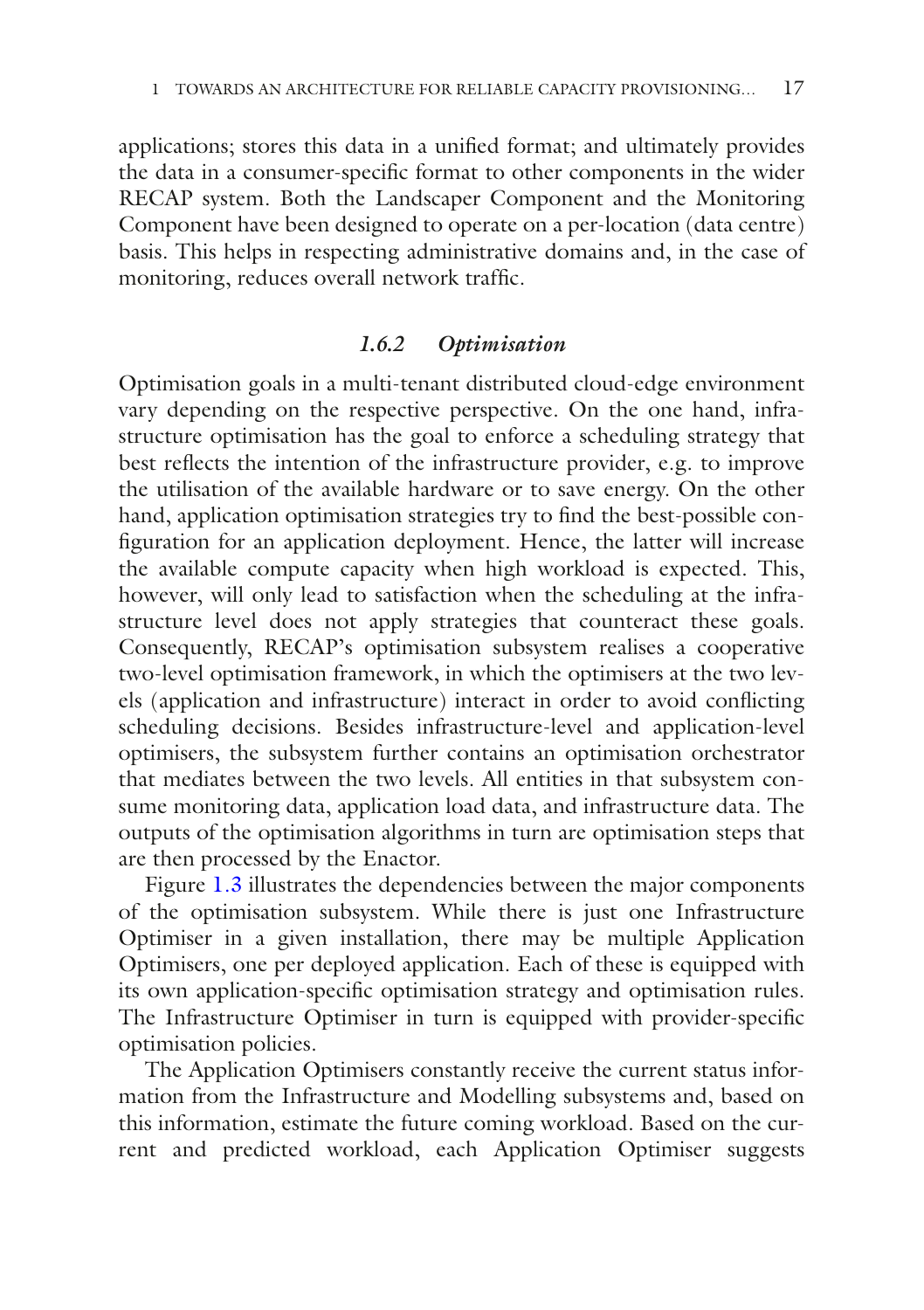<span id="page-17-0"></span>

**Fig. 1.3** Component-oriented overview of the RECAP optimisation subsystem

optimisation steps for its particular application. These suggestions are fed to the optimisation orchestrator, which, based on the input received, triggers the infrastructure optimiser that then decides on whether these operations are feasible and also the mapping between application components (bundled in virtual machines or containers) and physical resources. Application Optimisation and Infrastructure Optimisation are presented in detail in Chaps. [3](https://doi.org/10.1007/978-3-030-39863-7_3) and [4](https://doi.org/10.1007/978-3-030-39863-7_4) respectively.

#### *1.6.3 Simulation and Planning*

Figure [1.4](#page-18-0) illustrates the core architecture of the RECAP Simulation Framework. It consists of an API Component, a Simulation Manager, and Simulation Engines. The API component serves as an entry point for users, be they human or other RECAP components, or external parties. The API Component offers an interface for controlling simulation runs. In particular, it is used for submitting experiments and retrieving simulation results from these runs. From the API Component, the experiment data is forwarded to the Simulation Manager, which, in turn, checks model validity and submits models to an appropriate Simulation Engine. The RECAP Simulation Framework currently supports two simulation engines that address different use case requirements. First, the discrete event simulator (DES), based on CloudSim, is targeted towards the simulation of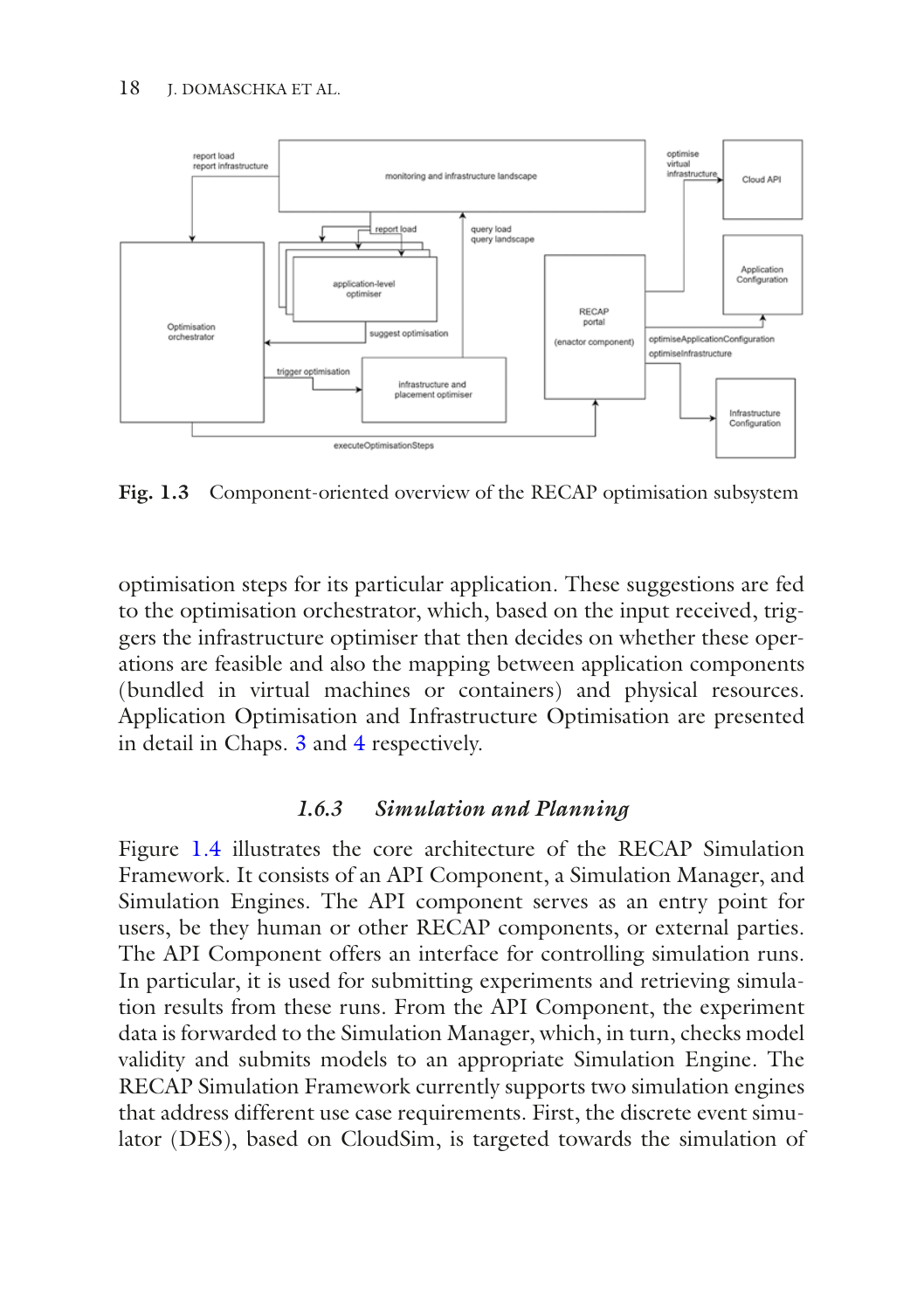<span id="page-18-0"></span>

**Fig. 1.4** High-level overview on RECAP simulation framework

large-scale cloud-computing infrastructures, data centres, virtual machines, and virtual machine components. It is tailored for fine-grained and detailed simulations. On the other hand, the discrete time simulator (DTS), based on the CloudLightning Simulator, is well suited for large-scale simulations that need to run at speed and whose execution time is bounded.

The primary input to a RECAP simulation is a simulation experiment comprising instances of the application model, the infrastructure model, the workload model, and in addition, an experiment configuration. All of these models are represented in the very same way for both simulation engines. Once the input has been validated by the Simulation Manager, it has to be transformed to the simulation engine-specific format. This is done by the Model Mapper components shown in Fig. [1.4.](#page-18-0)

#### *1.6.4 Data Analytics and Machine Learning*

The Data Analytics and Machine Learning subsystems make use of the data collected by Landscaper Component and the Monitoring Component. The primary goal of this functional block is to distil statistical properties and patterns from load traces. Previously, this activity would be undertaken within an engineering team; however, due to the massive volume of data involved, this can no longer be easily undertaken by humans. As such, the Data Analytics and Machine Learning subsystem operates in a separate processing pipeline that is decoupled from the Optimisation and the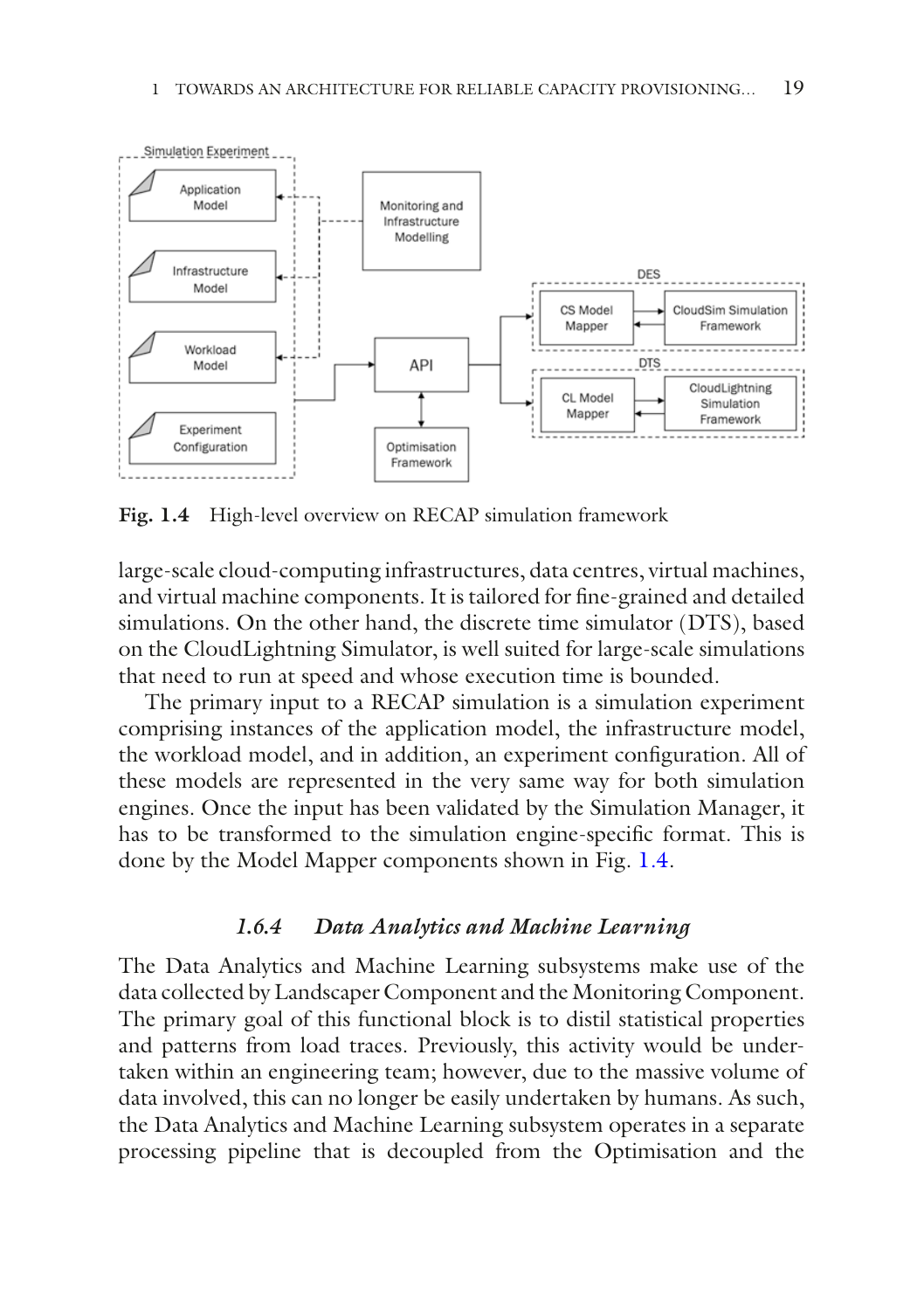Simulation and Planning subsystems. The steps for analytics cannot be fully automated and require the involvement of a data analyst. Despite this decoupled processing, the results of the analysis do flow back into the RECAP optimisation cycles, either through insights gained by the data analyst performing the analytics (generally in the case of descriptive and/ or visual statistical analysis) or through codified models integrated into other RECAP components as libraries or micro-services (more applicable in the machine learning case).

The overall approach of the Data Analytics and Machine Learning subsystem is shown in Fig. [1.5](#page-19-0). First, a data scientist retrieves data collected from the Monitoring Component. Then, they perform pre-processing followed by the actual analysis and/or training on the pre-processed data set. Both steps take place in iterations so that the analyst may go back and perform different types of analysis, but they may also go back and perform different types of pre-processing. Finally, as a last step, the results are exported as mathematical models, as codified models, as a library, or as an instantiable service. Due to the decoupled nature of the offline processing, requirements towards the API of the actual data analytics components are less strict than for other RECAP components. The only exception to that rule is the format of the data retrieved from the Monitoring Component. After the data has been fetched, pre-processing and all other steps performed by the data analyst are open and not fixed by APIs. Also, the integration of results into, for example, the optimisation algorithm needs to be defined on a case-to-case basis.

<span id="page-19-0"></span>

Fig. 1.5 The RECAP approach to retrieve data, analyse it, and export the resulting models to other RECAP components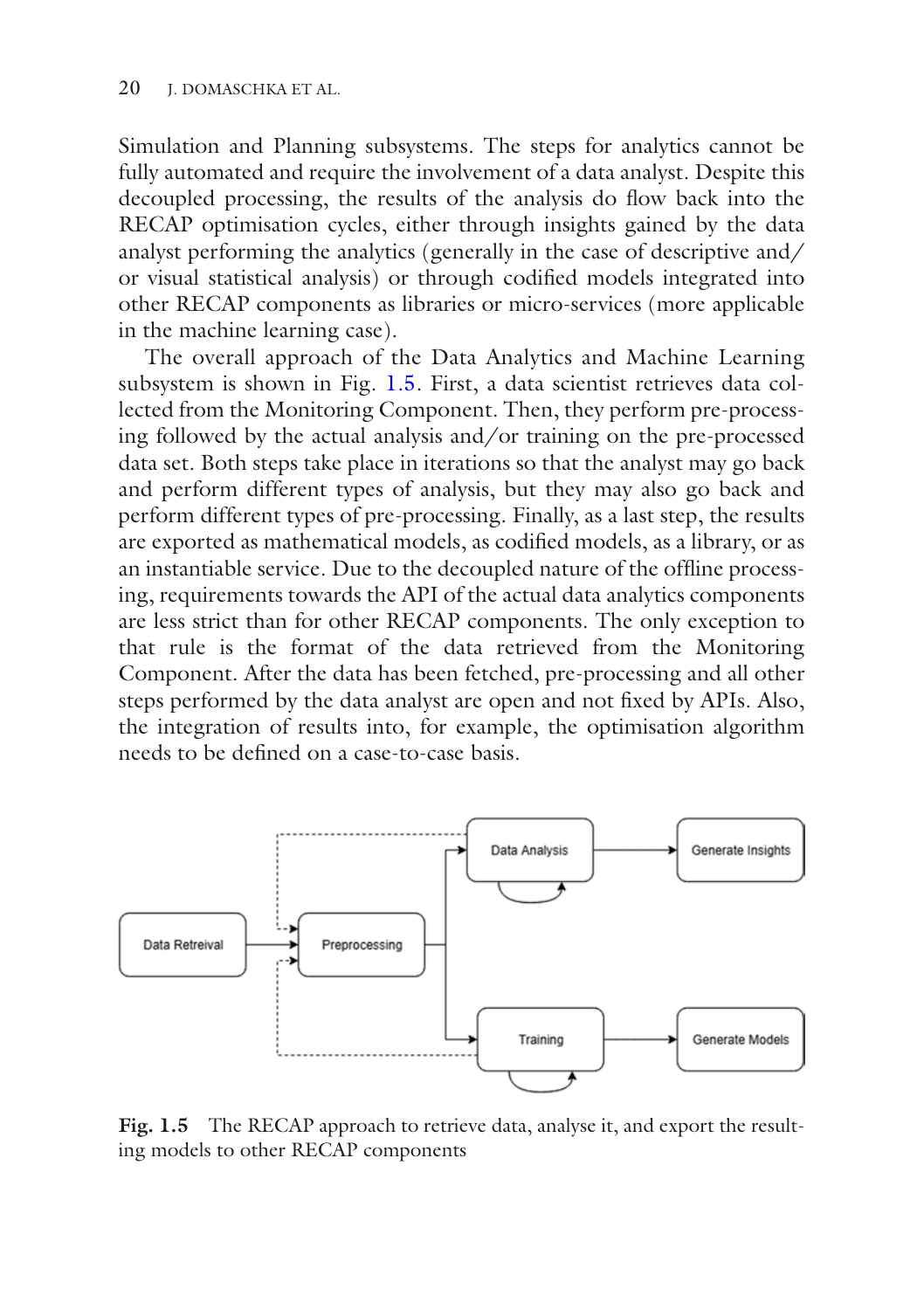# 1.7 Mapping Functional Blocks to Operational Modes

This section describes how the functional building blocks introduced in the previous section interact to deliver the operational modes introduced earlier.

#### *1.7.1 Run-time Operation Mode*

The Run-time Operation Mode (see Fig. [1.6\)](#page-20-0) manages a set of applications spread out over a distributed physical and virtual infrastructure such as an IaaS infrastructure with different geo-distributed locations. Based on the user behaviour, and the current and predicted load in the system, the run-time cycle identifies improvements to the current live system on both infrastructure and application level and enacts them by executing optimisation steps. For that purpose, the Run-time Operation Mode makes use of the infrastructure modelling and monitoring subsystem and the optimisation subsystem. Depending on the type of system to optimise, the optimiser may be configured with or without the Infrastructure Optimiser. Not using it yields classical infrastructure unaware application-level optimisation. Internally, the optimisers may make use of additional components generated by the Data Analytics and Machine Learning subsystem. The optimisation plans produced by the optimisers are consumed by the Enactor that interacts with application, physical infrastructure, and virtual infrastructure to enact the optimisations.

<span id="page-20-0"></span>

**Fig. 1.6** Run-time loop of RECAP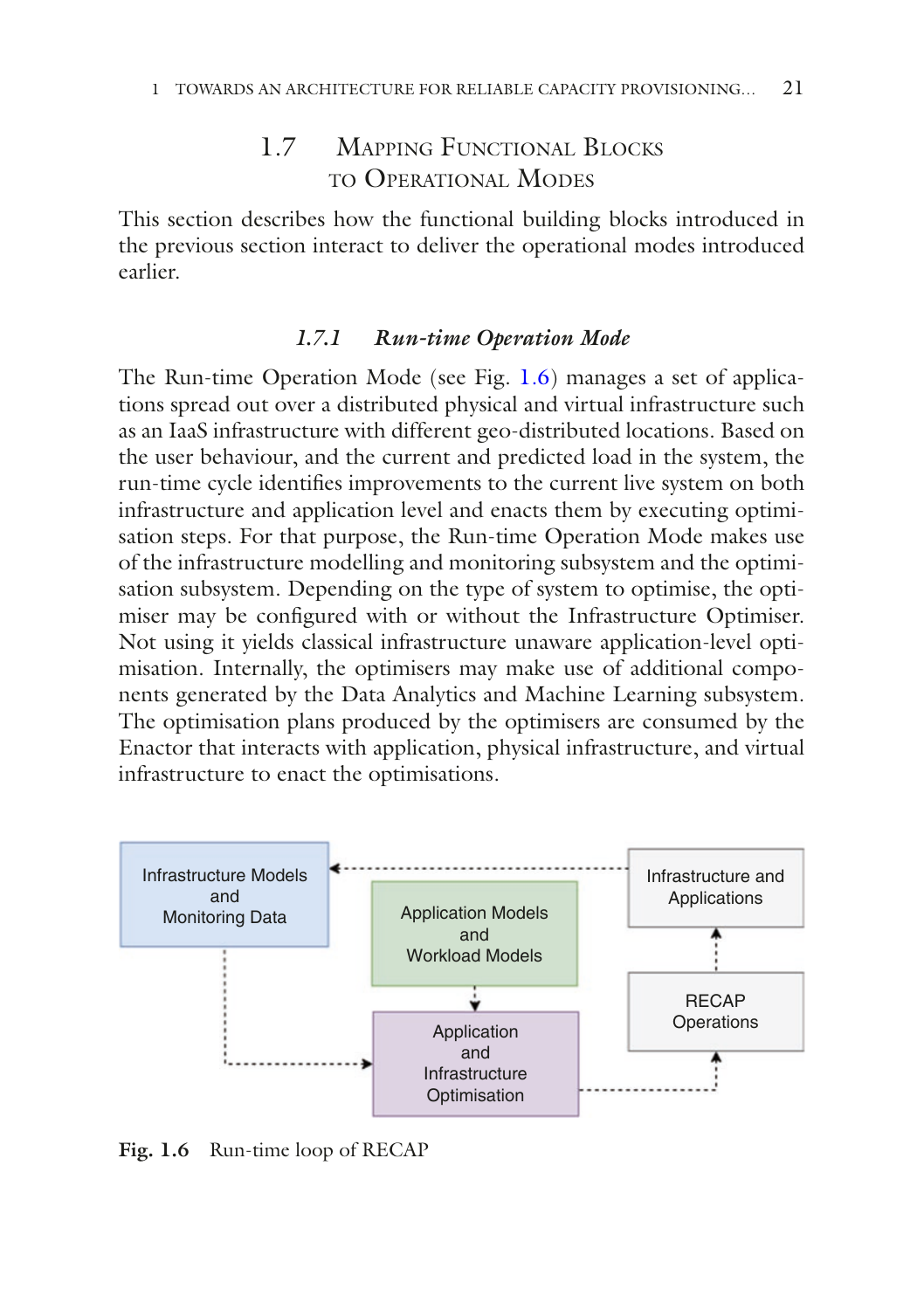<span id="page-21-0"></span>

Fig. 1.7 High-level overview on simulation interaction

### *1.7.2 Simulation and Planning Mode*

As discussed in Sect. [1.4,](#page-9-0) the purpose of the Simulation Mode is to perform two kinds of tasks. Firstly, it helps users and operators conducting experiments about the performance of their infrastructure and applications running therein. This includes the interplay of different types of applications but also the choice of configuration patterns for the Run-time Operation Mode. Secondly, it can be used as a tool for operators to estimate future needs with respect to the amount and type of hardware. Both of these tasks require interaction with the Infrastructure Optimiser.

Figure [1.7](#page-21-0) shows how the Simulation Mode is embedded in the wider RECAP architecture. It supports (but does not mandate) importing realworld telemetry and infrastructure landscape data that serve as input to the simulation. These data are combined with the user models, workload models, and load translation models to define a simulation (experiment). Alternatively, parts of the input, or even all of the input, to a simulation can be manually constructed by the user. For helping operators improve their hardware choice, the Simulation Component supports an optimisation-oriented approach that iterates over different simulation configurations and picks the best-possible one for a given application mix and usage scenario.

### *1.7.3 Data Analytics Mode*

The Data Analytics Mode enables statistical evaluation and analysis, as well as applying state-of-the-art machine learning techniques to the data collected by the Monitoring Component. This mode envisions a data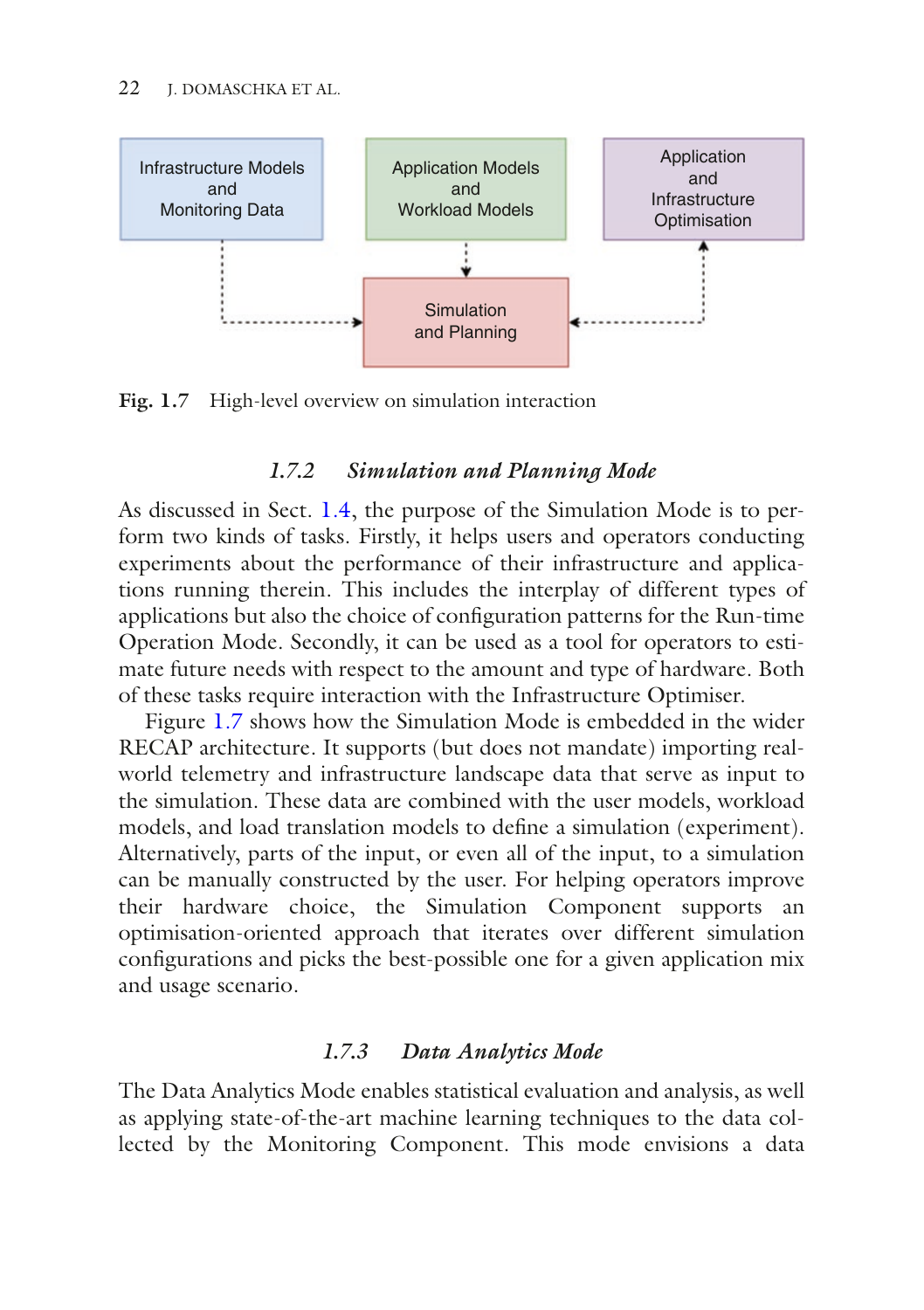<span id="page-22-0"></span>

**Fig. 1.8** High-level overview on data analytics subsystems

scientist performing many of the steps. Hence, while a certain degree of automation can be achieved in the process, it still requires human interaction, guidance, and input. Figure [1.8](#page-22-0) summarises the interaction of the Data Analytics and Machine Learning subsystem with the other RECAP subsystems. It relies on the monitoring subsystems to export metrics as bulk in a normalised manner. This data is then analysed, and the resulting insights and models provided to other RECAP components. In particular, the optimisation components are users of these models, for instance, for the purpose of workload prediction.

### 1.8 Conclusion

The chapter introduces the challenges of reliable capacity provisioning across the cloud-to-edge continuum. The scale and complexity across this continuum is so complex; it is no longer realistic for IT teams to costeffectively foresee and manage manually cloud and network operations on a detailed level due to high levels of dynamism and dependencies in the system. This chapter, and the book as a whole, presents a high-level conceptual overview of RECAP—an architectural innovation to support reliable capacity provisioning for distributed clouds— and some of the major design concepts informing its design, namely separation of concerns, model-centricism, modular design, and machine learning and artificial intelligence for IT operations.

The remainder of this book is organised around the four functional building blocks outlined in Sect. [1.6](#page-15-0) above. Chapter [2](https://doi.org/10.1007/978-3-030-39863-7_2) describes the Data Analytics and Machine Learning subsystem, followed by Application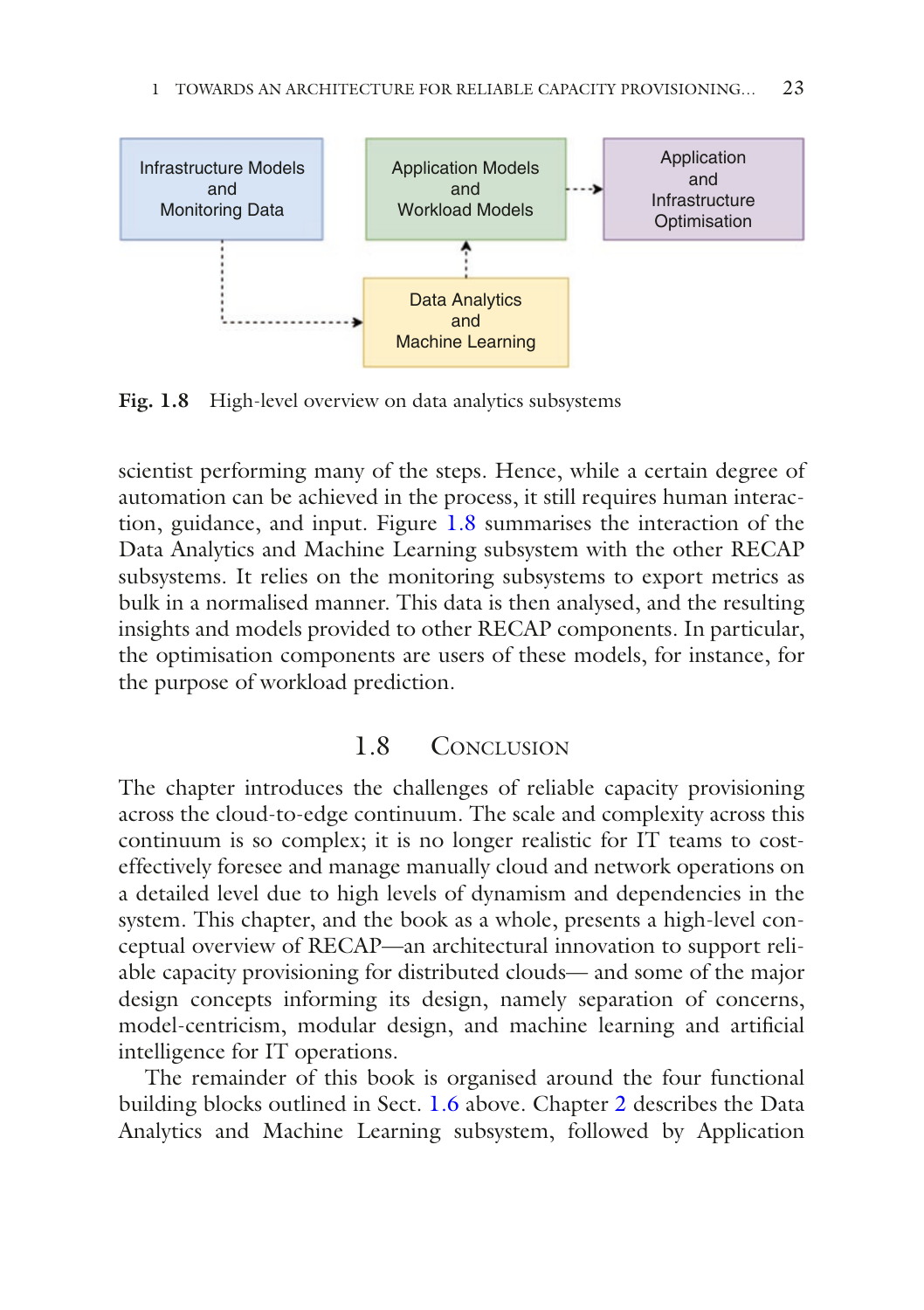Optimisation (Chap. [3\)](https://doi.org/10.1007/978-3-030-39863-7_3), Infrastructure Optimisation (Chap. [4](https://doi.org/10.1007/978-3-030-39863-7_4)), and Simulation and Planning (Chap. [5](https://doi.org/10.1007/978-3-030-39863-7_5)). The book ends in Chap. [6](https://doi.org/10.1007/978-3-030-39863-7_6) with four case studies each illustrating an implementation of one or more RECAP subsystems. The first case study presents a case study on infrastructure optimisation for a 5G network use case. The second case study explores application optimisation for virtual content distribution networks (vCDN) on a large Tier 1 network operator. The third case study presents how data analytics and simulation components, within RECAP, can be used by a small-to-medium-sized enterprise (SME) for cloud capacity planning. The final case study looks at how RECAP components can be embedded in an IoT platform to reduce costs and increase quality of service.

#### **REFERENCES**

- <span id="page-23-4"></span>Aissaoui, Nabila, Mohammed Aissaoui, and Youssef Jabri. 2013. For a Cloud Computing based Open Source E-Health Solution for Emerging Countries. *International Journal of Computer Applications* 84 (11): 1–6.
- <span id="page-23-3"></span>Brown, A.W. 2004. Model Driven Architecture: Principles and Practice. *Software and Systems Modeling* 3 (4): 314–327.
- <span id="page-23-0"></span>Cisco. 2013a. Embracing the Internet of Everything To Capture Your Share of \$14.4 Trillion. [https://www.cisco.com/c/dam/en\\_us/about/business](https://www.cisco.com/c/dam/en_us/about/business-insights/docs/ioe-economy-insights.pdf)[insights/docs/ioe-economy-insights.pdf](https://www.cisco.com/c/dam/en_us/about/business-insights/docs/ioe-economy-insights.pdf).

<span id="page-23-1"></span>———. 2013b. Internet of Everything: A \$4.6 Trillion Public-Sector Opportunity. [https://www.cisco.com/c/dam/en\\_us/about/business-insights/docs/ioe](https://www.cisco.com/c/dam/en_us/about/business-insights/docs/ioe-public-sector-vas-white-paper.pdf)[public-sector-vas-white-paper.pdf.](https://www.cisco.com/c/dam/en_us/about/business-insights/docs/ioe-public-sector-vas-white-paper.pdf)

- <span id="page-23-5"></span>Cardoso, J. 2019. *The Application of Deep Learning to Intelligent Cloud Operation*. Paper presented at Huawei Planet-scale Intelligent Cloud Operations Summit, Dublin, Ireland.
- <span id="page-23-6"></span>Dang, Y., Q. Lin, and P. Huang. 2019. *AIOps: Real-World Challenges and Research Innovations*. Proceedings of the 41st International Conference on Software Engineering: Companion Proceedings, 4–5. IEEE Press.
- <span id="page-23-8"></span>Gillen, A., C. Arend, M. Ballou, L. Carvalho, A. Dayaratna, S. Elliot, M. Fleming, M. Iriya, P. Marston, J. Mercer, G. Mironescu, J. Thomson, and C. Zhang. 2018. *IDC FutureScape: Worldwide Developer and DevOps 2019 Predictions*. IDC.
- <span id="page-23-2"></span>Haller, S., S. Karnouskos, and C. Schroth. 2009. The Internet of Things in an Enterprise Context. In *Future Internet Symposium*, 14–28. Berlin, Heidelberg: Springer.
- <span id="page-23-7"></span>IBM. AIOps, IBM Cloud Education. 2019. [https://www.ibm.com/cloud/](https://www.ibm.com/cloud/learn/aiops) [learn/aiops.](https://www.ibm.com/cloud/learn/aiops)